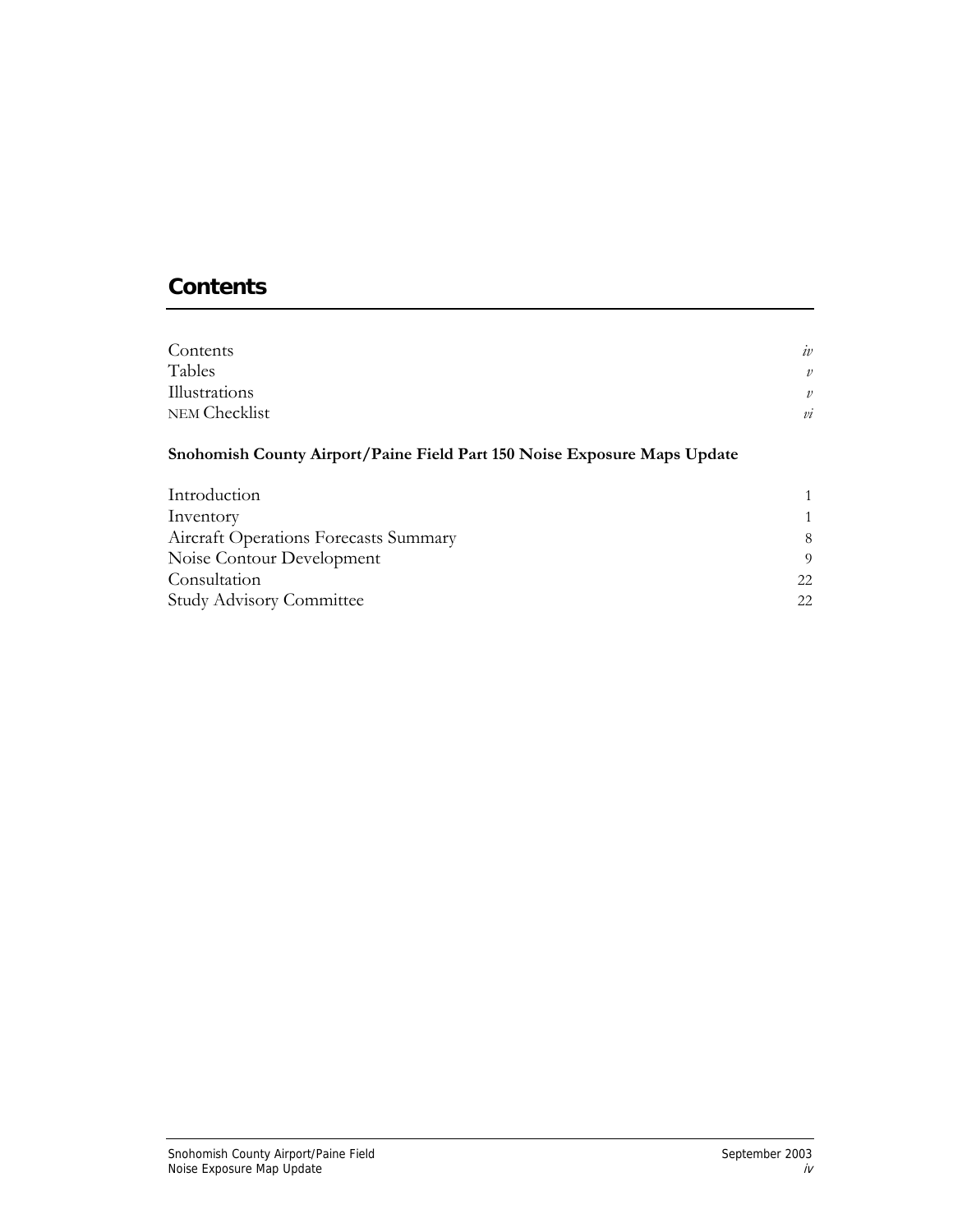# **Tables**

|  | Table 1 Summary of Operations Demand Forecast by Aircraft Type      | -9 |
|--|---------------------------------------------------------------------|----|
|  | Table 2 Existing and Future Flight Track Utilization - Departures   | 14 |
|  | Table 3 Existing and Future Flight Track Utilization - Arrivals     | 16 |
|  | Table 4 Existing and Future Flight Track Utilization - Touch and Go | 17 |
|  | Table 5 Existing and Future Runway Utilization Percentage           | 18 |

# **Illustrations**

|        |   | Figure 1 Airport Environs Map                             | $2^{1}$        |
|--------|---|-----------------------------------------------------------|----------------|
| Figure |   | 2 Generalized Existing Zoning                             | $\overline{4}$ |
| Figure |   | 3 Generalized Existing Land Use                           | 5.             |
| Figure |   | 4 Generalized Future Land Use                             | 7              |
| Figure |   | 5 Noise Monitor Locations                                 | 11             |
| Figure |   | 6 Flight Tracks with Existing Land Use                    | 12             |
| Figure | 7 | Existing (2002) Noise Exposure Map with Existing Land Use | 19             |
| Figure | 8 | Future (2008) Noise Exposure Map with Existing Land Use   | 20             |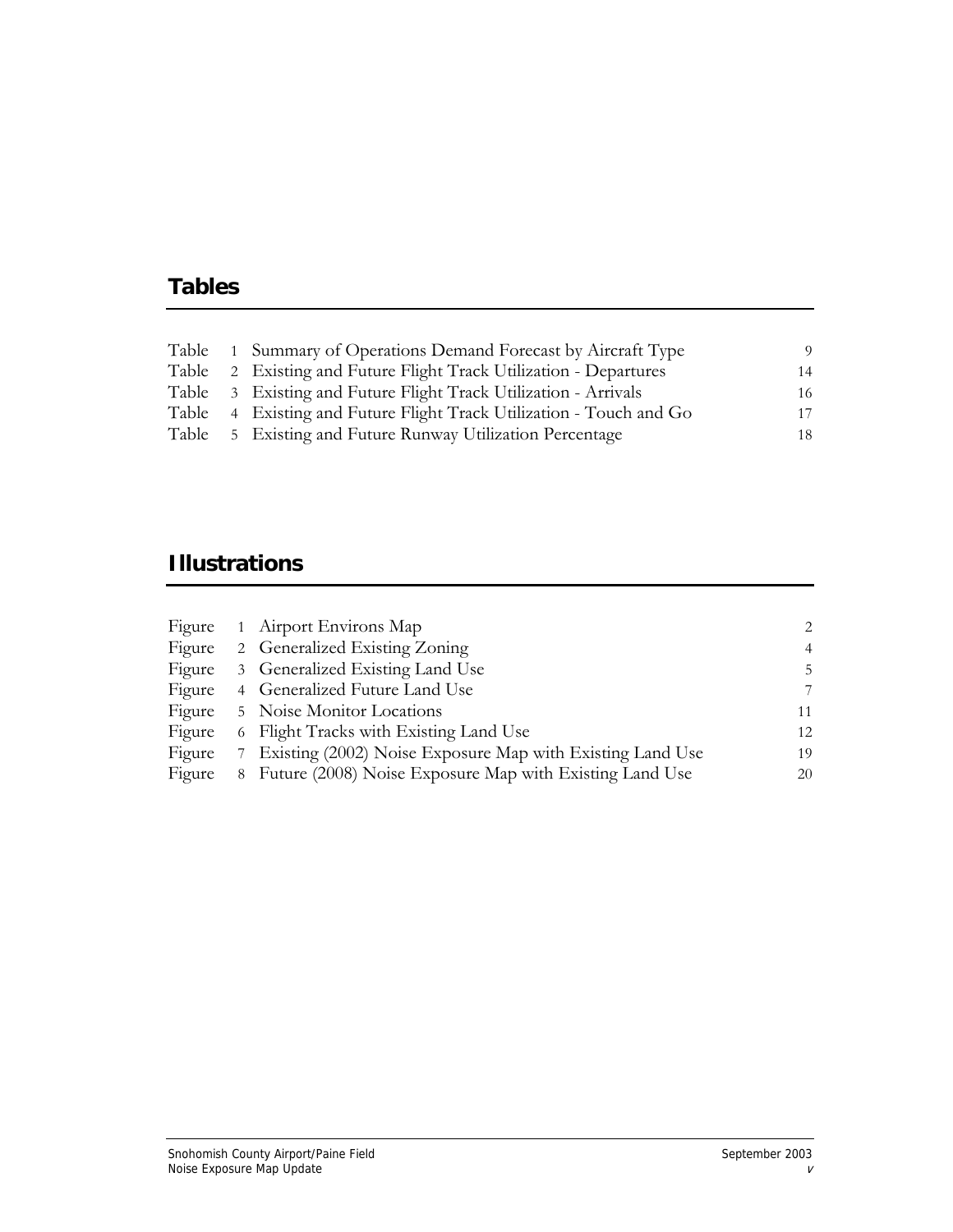# **FAR Part 150 Noise Exposure Map Checklist**

| $\mathbf{I}$ . | <b>IDENTIFICATION AND SUBMISSION OF MAP DOCUMENT:</b>                                                                                                                                                                                                                                                                                        | Page Number                             |
|----------------|----------------------------------------------------------------------------------------------------------------------------------------------------------------------------------------------------------------------------------------------------------------------------------------------------------------------------------------------|-----------------------------------------|
|                | A. Is this submittal appropriately identified as one of<br>the following, submitted under FAR Part 150:<br>1. A NEM only<br>2. A NEM and NCP<br>3. A revision to NEMs which have previously been<br>determined by FAA to be in compliance with Part 150?                                                                                     | Cover, Cover Letter<br>Yes<br>No<br>Yes |
|                | B. Is the airport name and the qualified airport operator identified?                                                                                                                                                                                                                                                                        | Cover                                   |
|                | C. Is there a dated cover letter from the airport operator<br>which indicates the documents are submitted under<br>Part 150 for appropriate FAA determination?                                                                                                                                                                               | Yes                                     |
| П.             | <b>CONSULTATION:</b> [150.21 (b), A150.(a)]                                                                                                                                                                                                                                                                                                  |                                         |
|                | A. Is there a narrative description of the consultation<br>accomplished, including opportunities for public<br>review and comment during map development?                                                                                                                                                                                    | 22-24, Appendix                         |
|                | B. Identification:<br>1. Are the consulted parties identified?<br>2. Do they include all those required by<br>150.21 (b) and A150.105 (a)?                                                                                                                                                                                                   | 22-24, Appendix<br>Yes, 22-24, Appendix |
|                | C. Does the documentation include the airport operator's<br>certification, and evidence to support it, that interested<br>persons have been afforded adequate opportunity to<br>submit their view, data, and comments during map<br>development and in accordance with 150.21 (b)?<br>D. Does the document indicate whether written comments | Cover Letter,<br>22-24, Appendix        |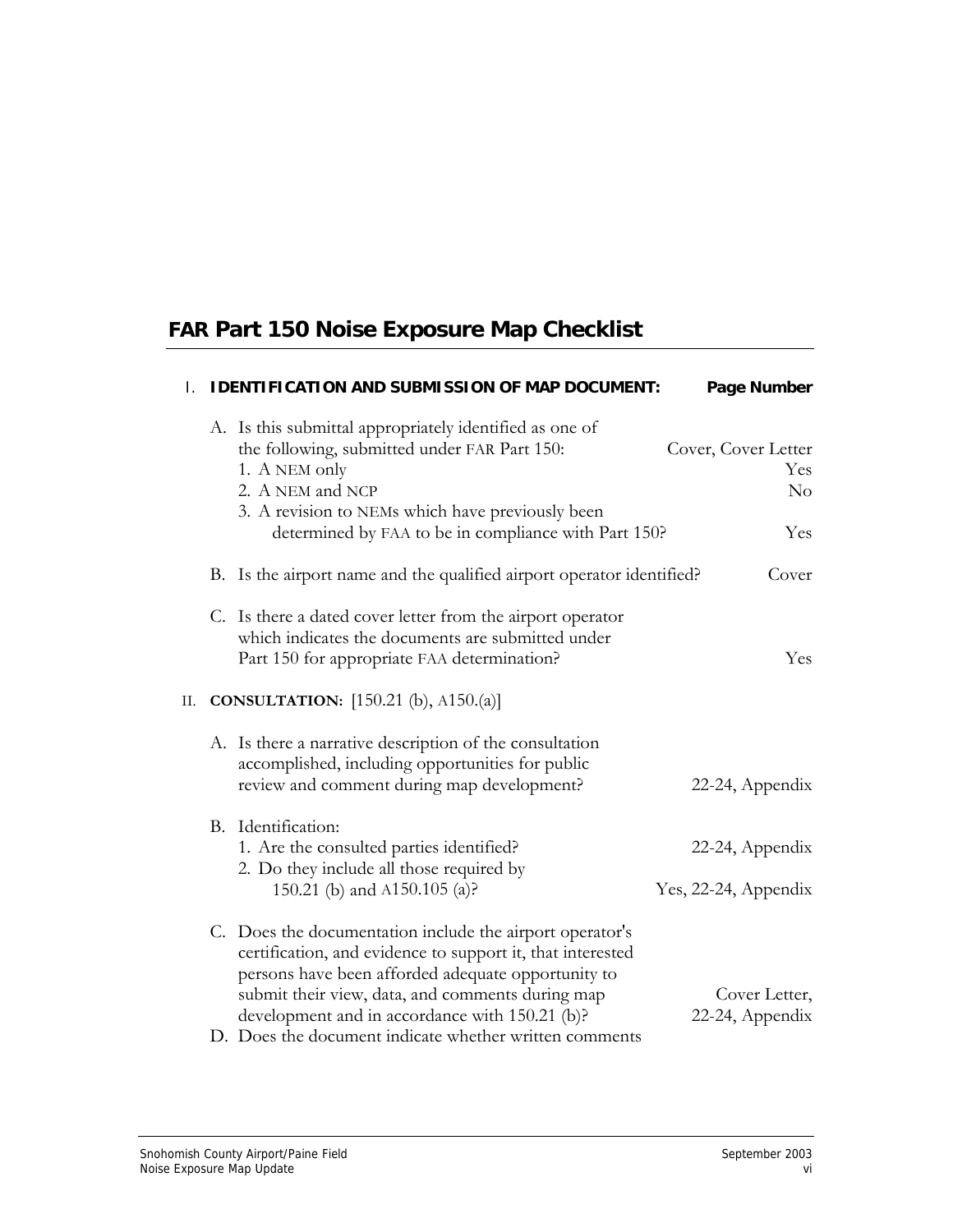|      | were received during consultation and, if there were<br>comments, that they are on file with the FAA region?                                                                                                                                                                                                                     | 22-24, Appendix      |
|------|----------------------------------------------------------------------------------------------------------------------------------------------------------------------------------------------------------------------------------------------------------------------------------------------------------------------------------|----------------------|
| III. | <b>GENERAL REQUIREMENTS:</b> [150.21]                                                                                                                                                                                                                                                                                            |                      |
|      | A. Are there two maps, each clearly labeled on the face<br>with year (existing condition year and 5-year)?                                                                                                                                                                                                                       | $19 - 20$            |
|      | B. Map currency:<br>1. Does the existing condition map year match the year<br>on the airport operator's submittal letter?<br>2. Is the 5-year map based on reasonable forecasts and<br>other planning assumptions and is it for the fifth                                                                                        | Yes, 19              |
|      | calendar year after the year of submission?<br>3. If the answer to 1 and 2 above is no, has the airport<br>operator verified in writing that data in the documentation<br>are representative of existing condition and 5-year<br>forecast conditions as of the date of submission?                                               | Yes, 20<br>N/A       |
|      | C. If the NEM and NCP are submitted together:<br>1. Has the airport operator indicated whether the 5-year<br>map is based on 5-year contours without the program<br>vs. contours if the program is implemented?<br>2. If the 5-year map is based on program implementation:<br>are the specific program measures which are<br>a. | Cover Letter         |
|      | reflected on the map identified?<br>does the documentation specifically describe how<br>b.<br>these measures affect land use compatibilities<br>depicted on the map?                                                                                                                                                             | $\rm No$<br>$\rm No$ |
|      | 3. If the 5-year NEM does not incorporate program<br>implementation, has the airport operator included an<br>additional NEM for FAA determination after the program<br>is approved which show program implementation condi-<br>tions and which is intended to replace the 5-year NEM<br>as the new official 5-year map?          | N/A                  |
| IV.  | MAP SCALE, GRAPHICS, AND DATA REQUIREMENTS:<br>[A150.101, A150.105, 150.21 (a)]                                                                                                                                                                                                                                                  |                      |
|      | A. Are the maps of sufficient scale to be clear and readable<br>(they must not be less than $1"$ to $8,000'$ ) and is the scale<br>indicated on the maps?                                                                                                                                                                        | Yes, $19-20$         |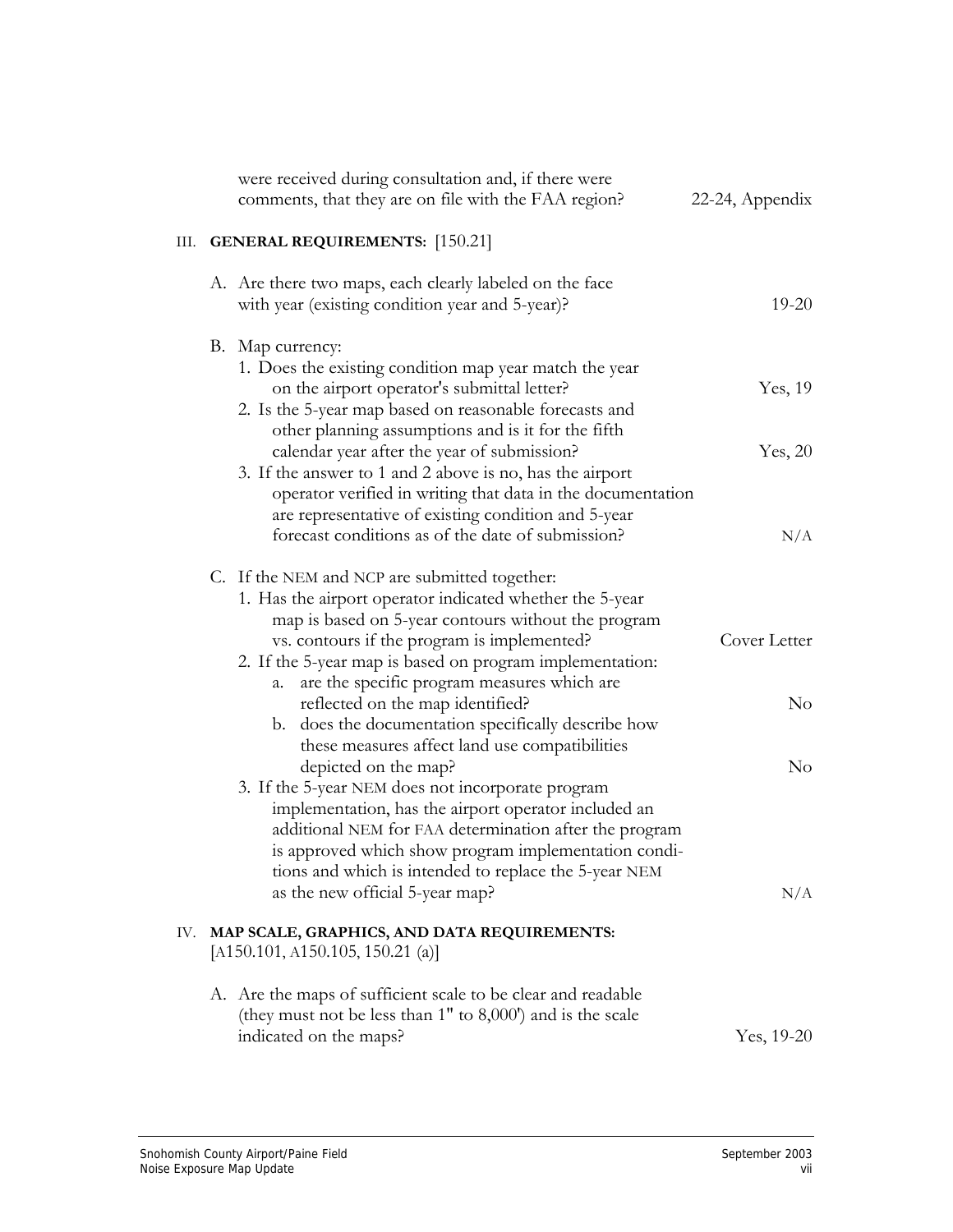| B. Is the quality of the graphics such that required<br>information is clear and readable?                                                                         | Yes, 19-20 |
|--------------------------------------------------------------------------------------------------------------------------------------------------------------------|------------|
|                                                                                                                                                                    |            |
| C. Depiction of the airport and its environs.<br>1. Is the following graphically depicted to scale on<br>both the existing condition and 5-year maps:              |            |
| Airport boundaries<br>a.                                                                                                                                           | Yes, 19-20 |
| b. Runway configurations with runway end numbers                                                                                                                   | $\rm No$   |
| 2. Does the depiction of the off-airport data include:<br>A land use base map depicting streets and<br>a.                                                          |            |
| other identifiable geographic features                                                                                                                             | Yes        |
| b. The area within the 65 Ldn (or beyond, at                                                                                                                       |            |
| local discretion)                                                                                                                                                  | Yes        |
| c. Clear delineation of geographic boundaries and<br>the names of all jurisdictions with the 65 Ldn                                                                |            |
| (or beyond, at local discretion)                                                                                                                                   | Yes        |
| D. 1. Continuous contours for at least the Ldn 65, 70,<br>and 75?                                                                                                  | Yes, 19-20 |
| 2. Based on current airport and operational data for<br>the existing condition year NEM, and forecast data                                                         |            |
| for the 5-year NEM?                                                                                                                                                | $9, 19-20$ |
| E. Flight tracks for the existing condition and 5-year<br>forecast time frames (these may be on supplemental<br>graphics which must use the same land use base map |            |
| as the existing conditioned and 5-year NEM), which                                                                                                                 |            |
| are numbered to correspond to accompanying narrative?                                                                                                              | 10, 12     |
| F. Locations of any noise monitoring sites (these may be on<br>supplemental graphics which must use the same land use                                              |            |
| base map as the official NEMs)                                                                                                                                     | Yes, 11    |
| G. Noncompatible land use identification:                                                                                                                          |            |
| 1. Are noncompatible land uses within at least the<br>65 Ldn depicted on the maps?                                                                                 | Yes, 19-20 |
| 2. Are noise sensitive public buildings identified?                                                                                                                | Yes        |
| 3. Are the noncompatible uses and noise sensitive                                                                                                                  |            |
| public buildings readily identifiable and explained                                                                                                                |            |
| on the map legend?                                                                                                                                                 | Yes        |
| 4. Are compatible land uses, which would normally be                                                                                                               |            |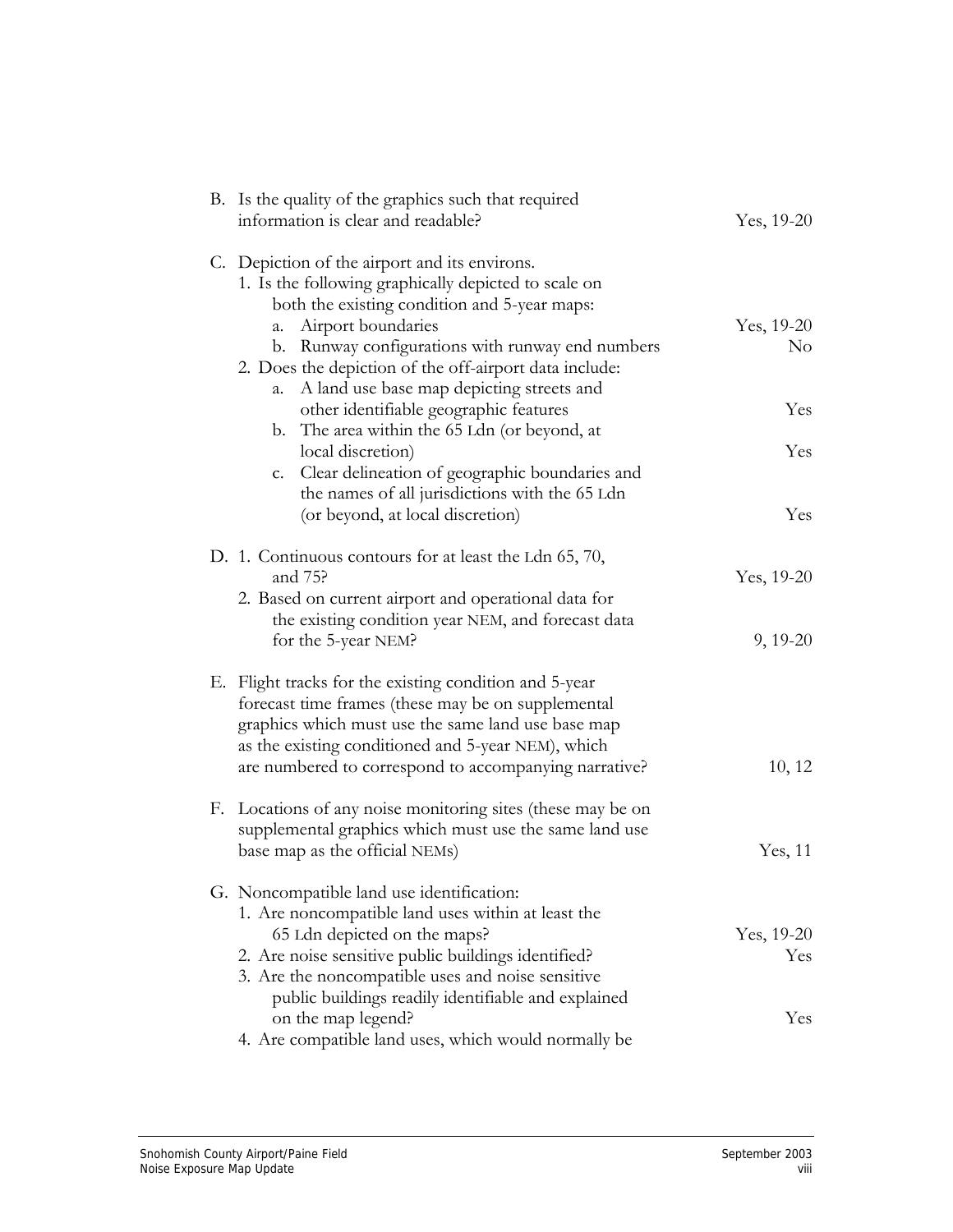| considered noncompatible, explained in the<br>accompanying narrative?        | N/A                |
|------------------------------------------------------------------------------|--------------------|
| V. NARRATIVE SUPPORT OF MAP DATA:<br>[150.21 (a), A150.1, A150.103]          |                    |
| A. 1. Are the technical data, including data sources,                        |                    |
| on which the NEMs are based adequately described                             |                    |
| in the narrative?                                                            | Yes                |
| 2. Are the underlying technical data and planning<br>assumptions reasonable? | Yes.               |
| B. Calculation of Noise Contours:                                            |                    |
| 1. Is the methodology indicated?                                             |                    |
| a. Is it FAA approved?                                                       | Yes, 9             |
| b. Was the same model used for both maps?                                    | Yes                |
| c. Has AEE approval been obtained for use of                                 |                    |
| a model other than those which have                                          | N/A                |
| previous blanket FAA approval?<br>2. Correct use of noise models:            |                    |
| Does the documentation indicate the airport<br>a.                            |                    |
| operator has adjusted or calibrated FAA-approved                             |                    |
| noise models or substituted one aircraft type                                |                    |
| for another?                                                                 | $\rm No$           |
| b. If so, does this have written approval from AEE?                          | N/A                |
| 3. If noise monitoring was used, does the narrative                          |                    |
| indicate that Part 150 guidelines were followed?                             | Permanent Monitors |
| 4. For noise contours below 65 Ldn, does the supporting                      |                    |
| documentation include explanation of local reasons?                          |                    |
| (Narrative explanation is highly desirable but not                           |                    |
| required by the Rule.)                                                       | Cover Letter       |
| C. Noncompatible Land Use Information:                                       |                    |
| 1. Does the narrative give estimates of the number of                        |                    |
| people residing in each of the contours (Ldn 65, 70)                         |                    |
| and 75, at a minimum) for both the existing condition                        |                    |
| and 5-year maps?                                                             | Yes, 21            |
| 2. Does the documentation indicate whether Table 1 of                        |                    |
| Part 150 was used by the airport operator?                                   | Cover Letter, 21   |
| If a local variation to Table 1 was used:<br>a.                              |                    |
| does the narrative clearly indicate which<br>(1)                             |                    |
| adjustments were made and the local                                          |                    |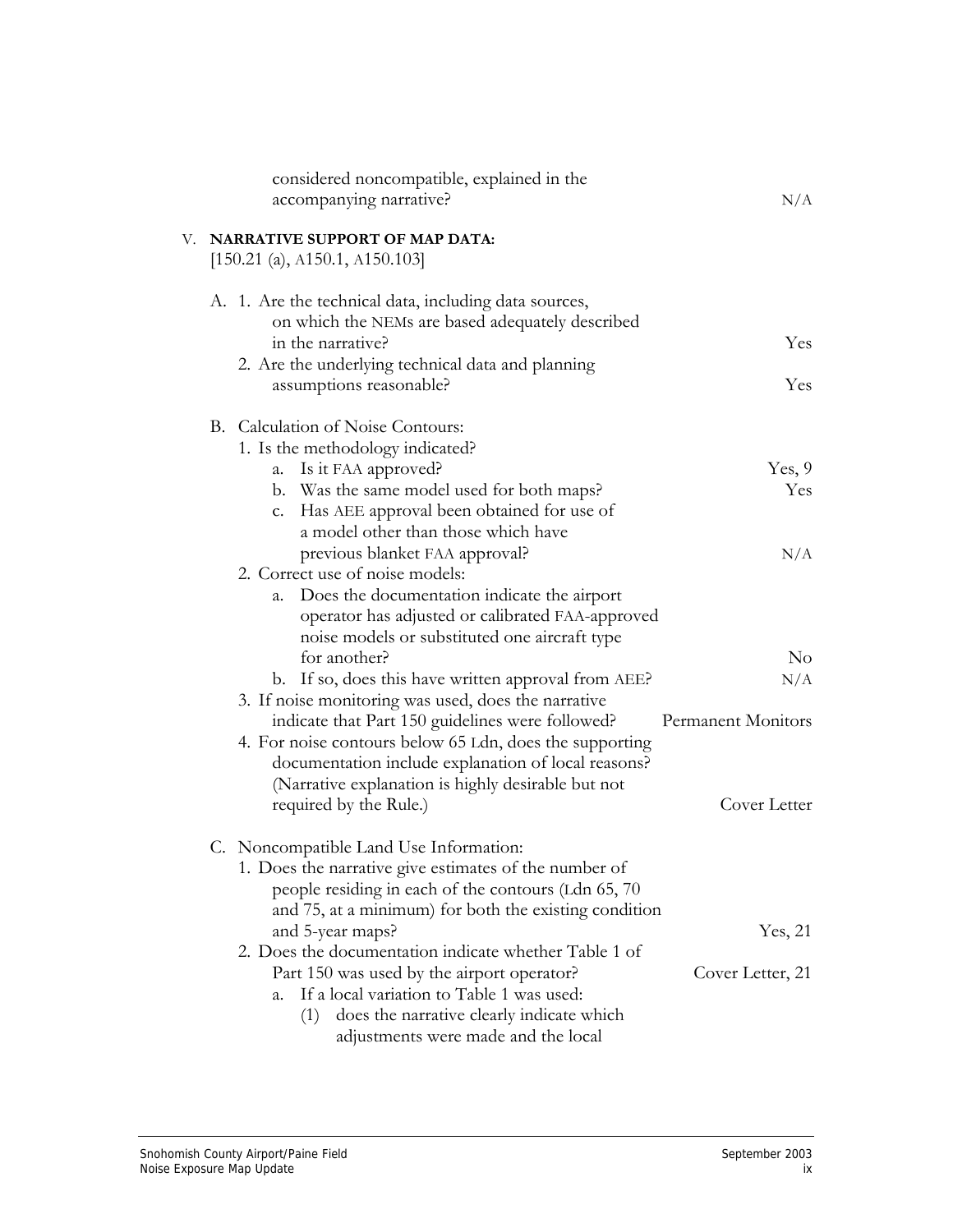| reasons for doing so?                                      | N/A              |
|------------------------------------------------------------|------------------|
| does the narrative include the airport operator's<br>(2)   |                  |
| complete substitution for Table 1?                         | N/A              |
| 3. Does the narrative include information of self-         |                  |
| generated or ambient noise where compatible/               |                  |
| noncompatible land use identifications consider            |                  |
| non-airport/aircraft sources?                              | N/A              |
| 4. Where normally noncompatible land uses are not          |                  |
| depicted as such on the NEMs, does the narrative           |                  |
| satisfactorily explain why, with reference to the          |                  |
| specific geographic areas?                                 | N/A              |
| 5. Does the narrative describe how forecasts will          |                  |
| affect land use compatibility?                             | 8, 21            |
| <b>MAP CERTIFICATIONS:</b> [150.21 (b), 150.21 (e)]<br>VI. |                  |
| A. Has the operator certified in writing that interested   |                  |
| persons have been afforded adequate opportunity to         |                  |
| submit views, data, and comments concerning the            |                  |
| correctness and adequacy of the draft maps and forecasts?  | Cover Letter, 22 |
| B. Has the operator certified in writing that each map     |                  |
| and description of consultation and opportunity for        |                  |

| public comment are true and complete? |  | Cover Letter, 22, Appendix |
|---------------------------------------|--|----------------------------|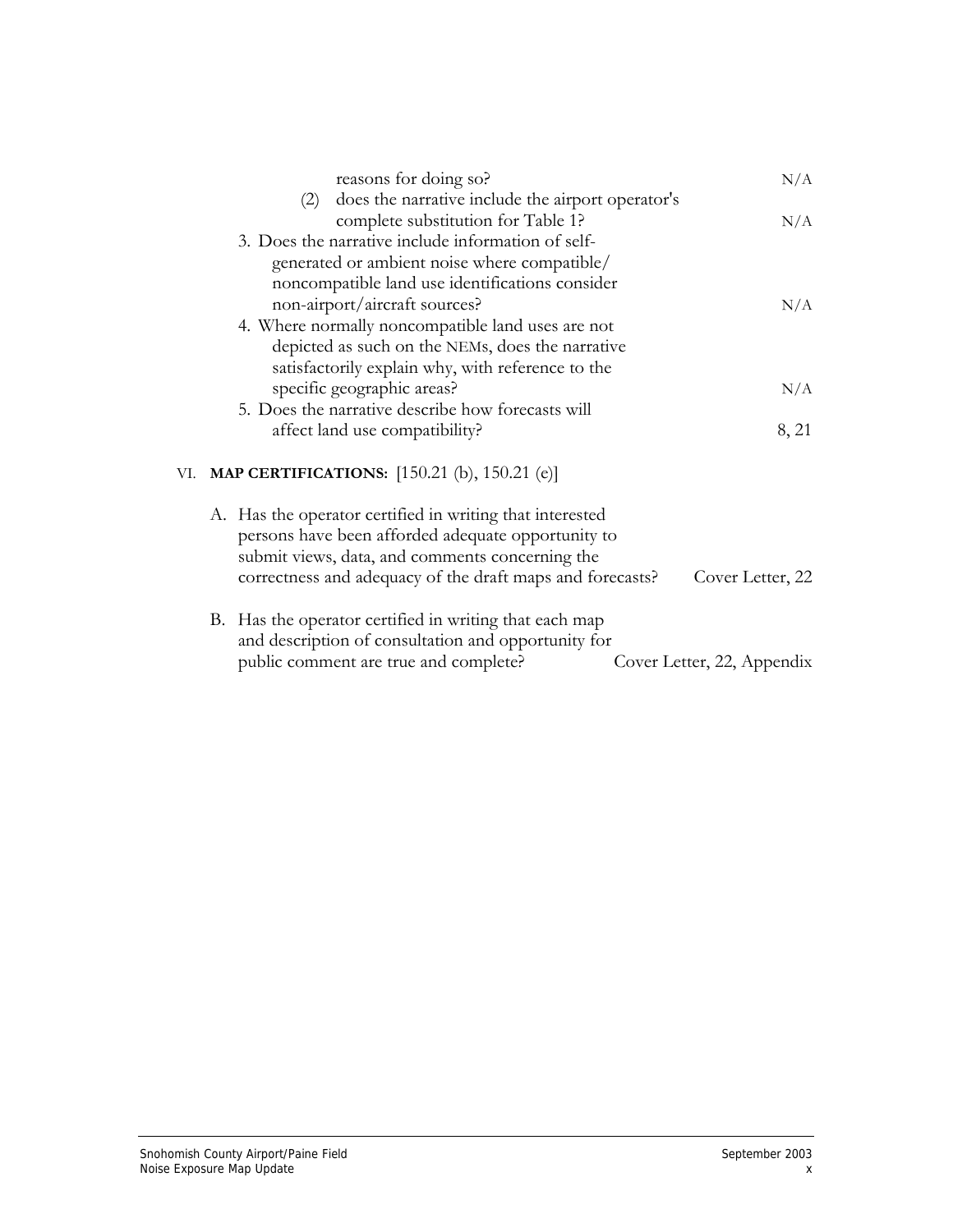## **Snohomish County Airport/Paine Field Part 150 Noise Exposure Maps Update**

### **Introduction**

**The noise exposure maps for Paine Field were originally prepared as a component of a Part 150 Noise and Land Use Compatibility Study that was adopted by Snohomish County in July 1995. Those noise exposure maps, with a five-year planning horizon, are now out of date and the adopted forecasts contained in the 2002 Master Plan Update for Paine Field have been used as a basis to formulate updated Noise Exposure Maps.** 

**The need to update the noise exposure maps was identified as a result of the public meetings and process used in the preparation of the 2002 Master Plan Update. Aircraft operation numbers and types of aircraft have changed since the preparation of the last Noise Exposure Maps, especially with the removal of military helicopter operations from the airport. The Noise Compatibility Recommendations contained in the previous Part 150 Study have not been amended and are still current.** 

#### **Inventory**

Paine Field is located in an unincorporated area of Snohomish County. The northern and eastern portion of airport property abuts the City of Everett, while the western portion of airport property abuts the City of Mukilteo. The corporate boundaries of the cities of Lynnwood and Edmonds are approximately three miles to the south of airport property. The relationship of Paine Field to the surrounding cities is illustrated in the following figure, entitled *AIRPORT ENVIRONS MAP.*

The following narrative provides a general description of the existing land uses, land use zoning, and future land uses in the area surrounding Paine Field.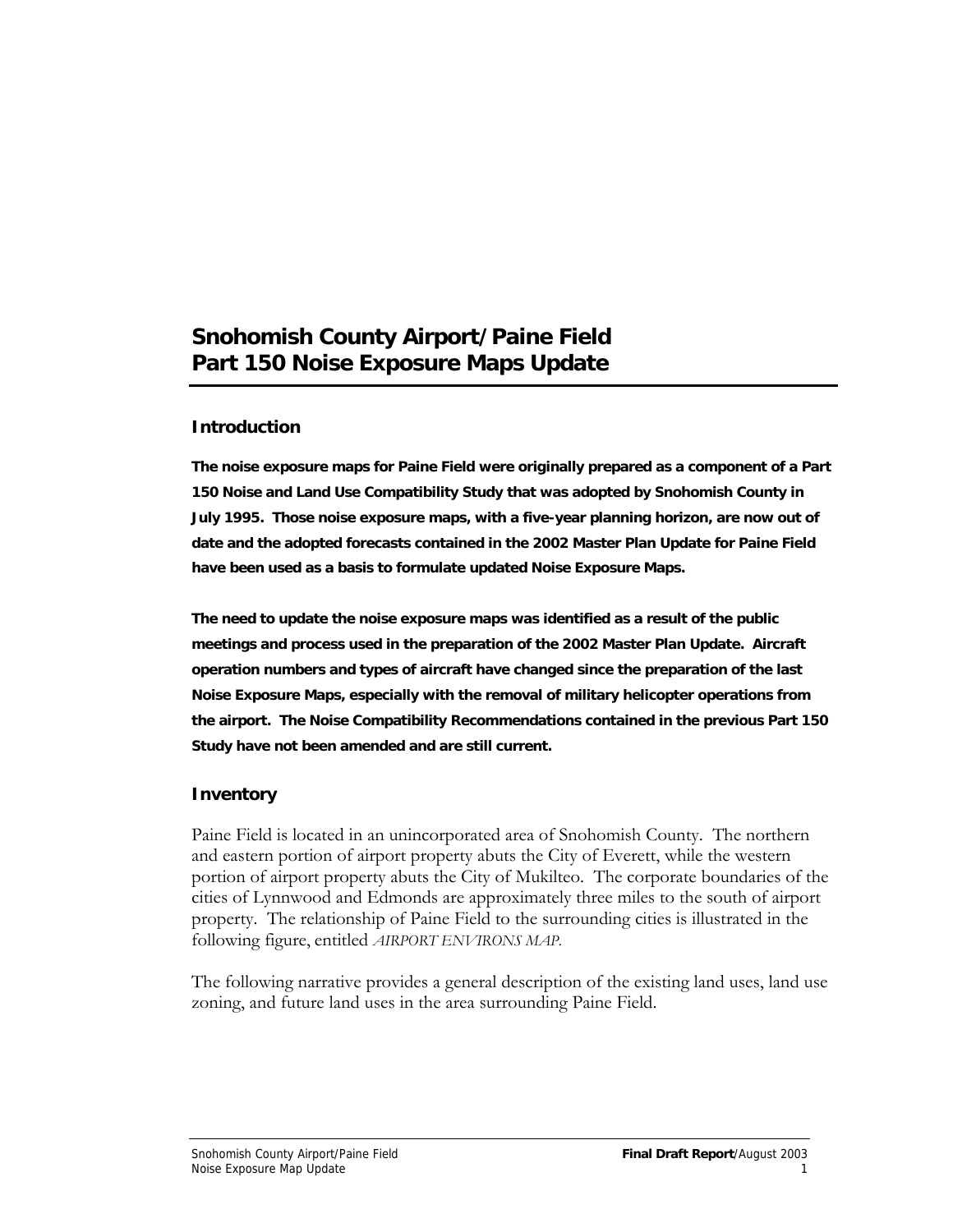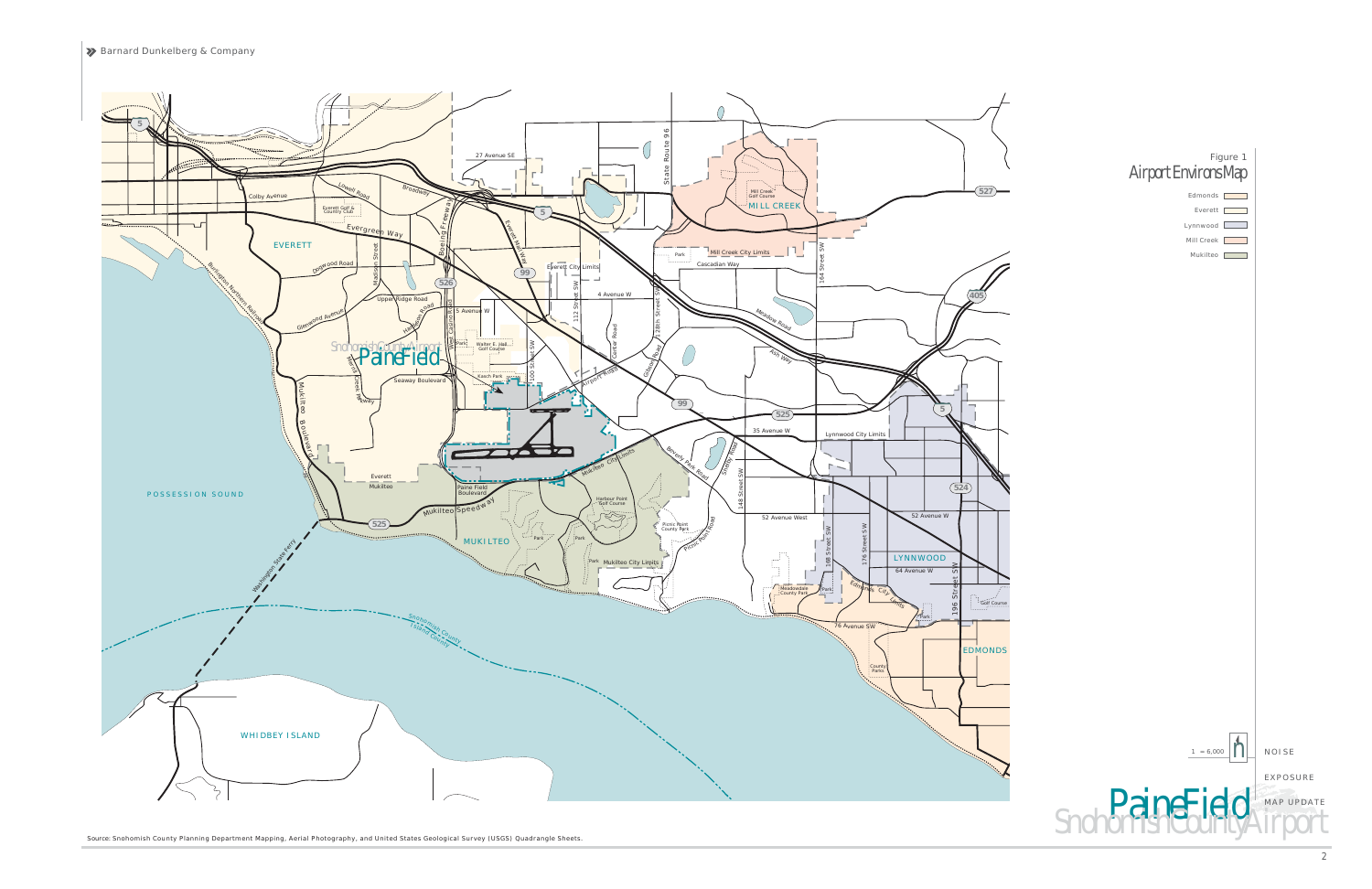## Existing Zoning

Generalized existing zoning within the vicinity of Paine Field is illustrated in following figure, entitled *GENERALIZED EXISTING ZONING,* reflecting the zoning designations of the cities of Everett and Mukilteo, along with those for the unincorporated areas of Snohomish County. For purposes here, zoning is categorized into the following types: residential, commercial (including office), industrial, and open/parks. The airport itself is zoned light industrial.

In the area north of the airport, there is a large manufacturing/industrial and office zoning tract associated with the Boeing facilities. The area north of the airport and adjacent to Possession Sound is primarily zoned residential. Some commercial zoning does exist north of the airport associated with the ferry landing and at the intersection of Mukilteo Speedway and Mukilteo Boulevard.

The area east of the airport is characterized by residential zoning with strips of commercial zoning along the major roadways, i.e., SR 99 and Airport Road. In addition, Kasch Park and Walter E. Hall Golf Course are located directly east of airport property, south of Casino Road.

The area directly southeast of the airport is dominated by business park and residential zoning, while southwest of the airport, zoning uses along Mukilteo Speedway are characterized by a combination of general commercial, community business, industrial, and manufacturing. General commercial and community business zoning extend laterally along SR99. The area south of the airport is dominated by various residential uses, with dispersed areas of commercial and industrial zoning.

Within Mukilteo, west of the airport, lies the Harbour Pointe Community zoned primarily for residential uses, with several areas of park/open space and community business. In the northwest portion of Mukilteo, zoning consists of residential uses, waterfront mixed use and downtown business district.

## Existing Land Use

As illustrated in Figure 3, entitled *GENERALIZED EXISTING LAND USE*, land use basically reflects existing zoning. In the area directly adjacent to the airport, industrial and commercial uses prevail; one notable exception is the residential area west of Paine Field Boulevard. Commercial uses are found along major arterials and at the intersections of these arterials. Densities of residential use vary in the area, but generally reflect single-family, suburban development with areas of open space. Additionally, significant clusters of multi-family development exist laterally along Casino Road, between Airport Road and SR99; along 112<sup>th</sup> St. SW, between SR99 and I-5; and along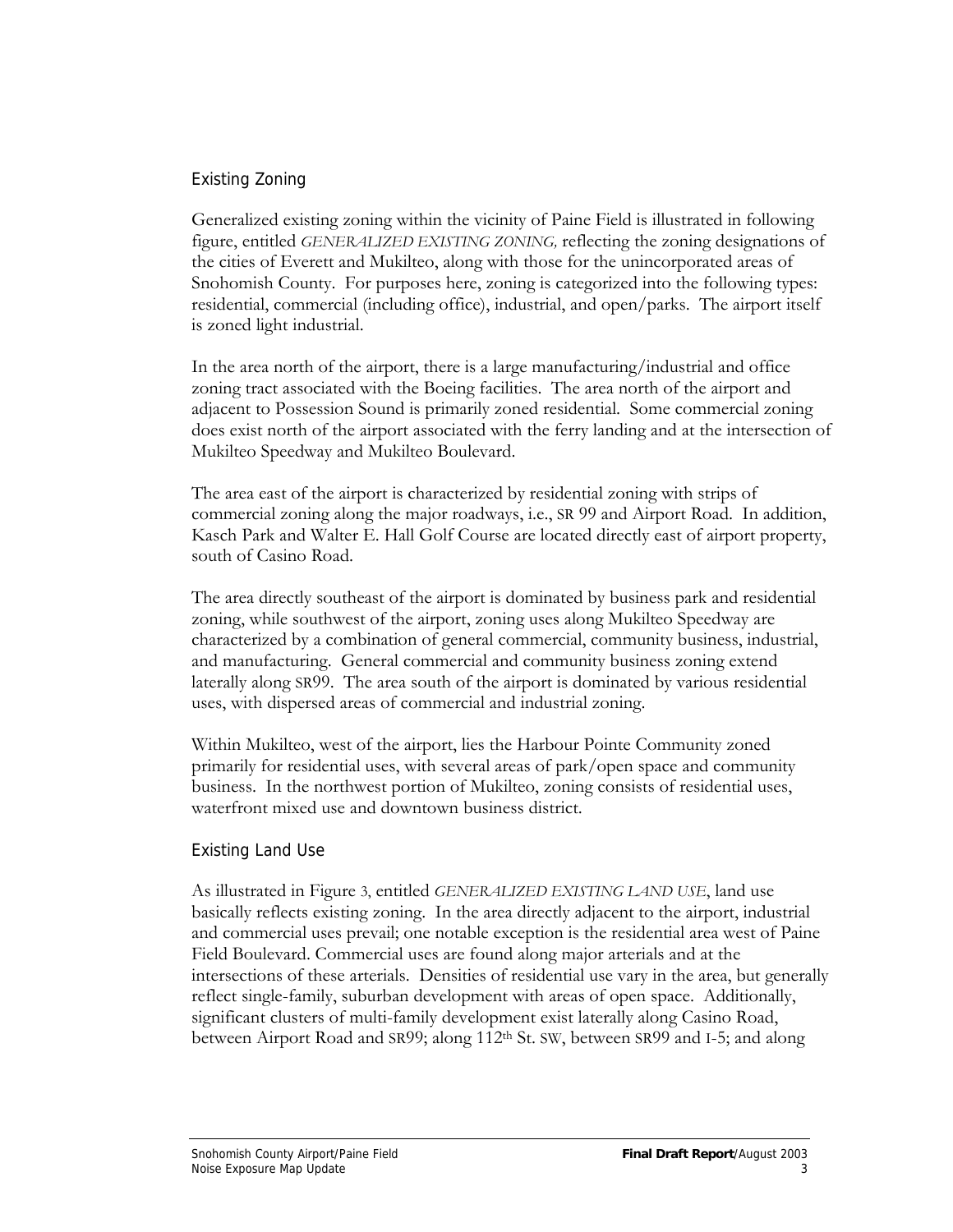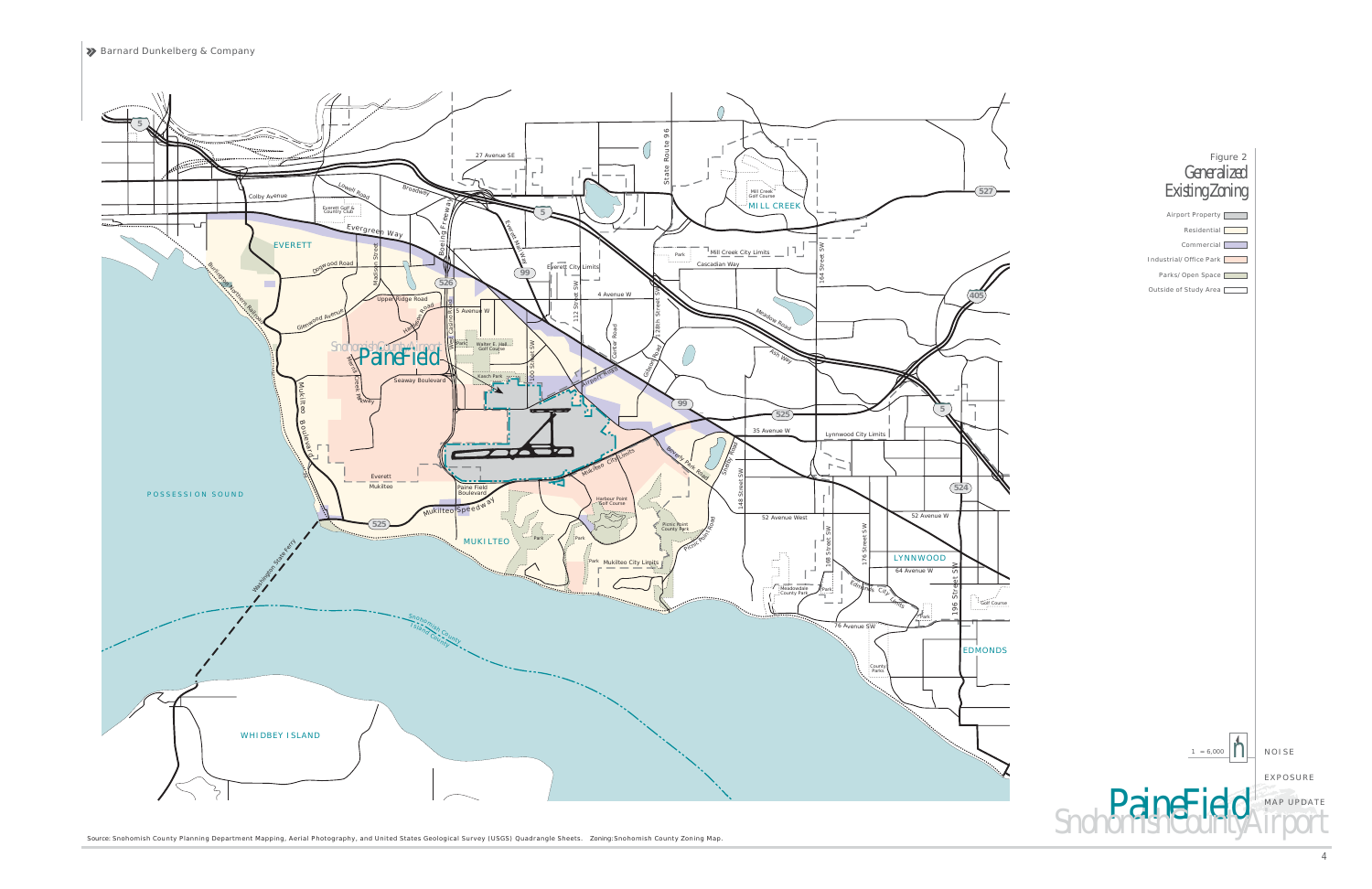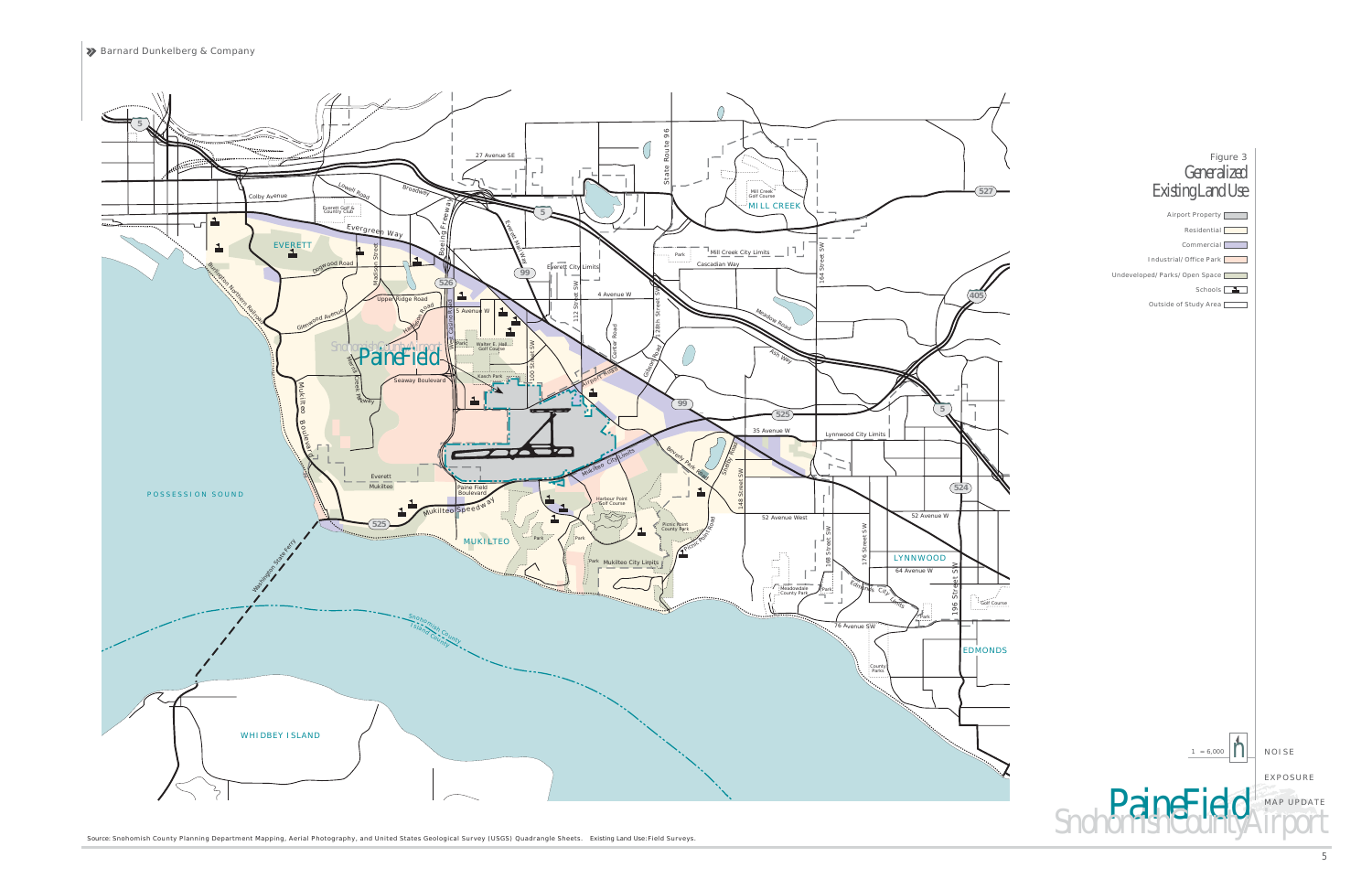128th St. SW, between SR99 and I-5. The waters of Possession Sound are located approximately one and one-half miles west of the airport property and approximately two miles north of the airport. In addition, it should be noted that there is a substantial amount of land which is undeveloped or dedicated to parks/open space in the vicinity of the airport.

Several large tracts of undeveloped land exist within the environs on the airport. Some of these are associated with parks, or areas with limited development potential because of steep slopes or drainage features. There are two large open spaces near the airport; the west side of airport property and the area directly north and west of The Boeing Company plant.

### Future Land Use

Generalized future land use within the vicinity of Paine Field is illustrated in Figure 4, entitled *GENERALIZED FUTURE LAND USE.* Information supplied by Snohomish County shows that Paine Field has been designated as urban industrial. Urban Commercial is adjacent to SR99, on both the east and west portions, extending from 112th St. SW to164th St. SW. Situated between SR99 and Beverly Park Road, urban medium density residential is the dominant classification, with a small pocket of urban high density residential. South and east of SR99, various densities of residential use make up future land uses. Several "Centers Designations" have been established at various locations in and around Paine Field. These centers represent the focal point of commercial and employment activity and include: Paine Field Airport, the intersection of Airport Road and SR99, the converging point of Mukilteo Speedway, SR99, and SR525, the intersection of 128th St. SW and Interstate 5 (I-5), and the intersection of Interstate 5  $(I-5)$  and 164<sup>th</sup> St. SW.

Southwest/west of Paine Field, an approximately 1/3 to 1/2 mile band of commercial and light industrial tracts parallel Mukilteo Speedway. Further west, extending down toward Puget Sound is the Harbour Pointe Golf Course, multi-family and single family residential land uses. West and northwest of Paine Field, land uses consist mostly of single family residential with small pockets of commercial and parks/open space.

## Existing Noise Abatement Procedures

The airport has established noise abatement procedures. A copy of the noise abatement procedure pamphlet is in the Appendix.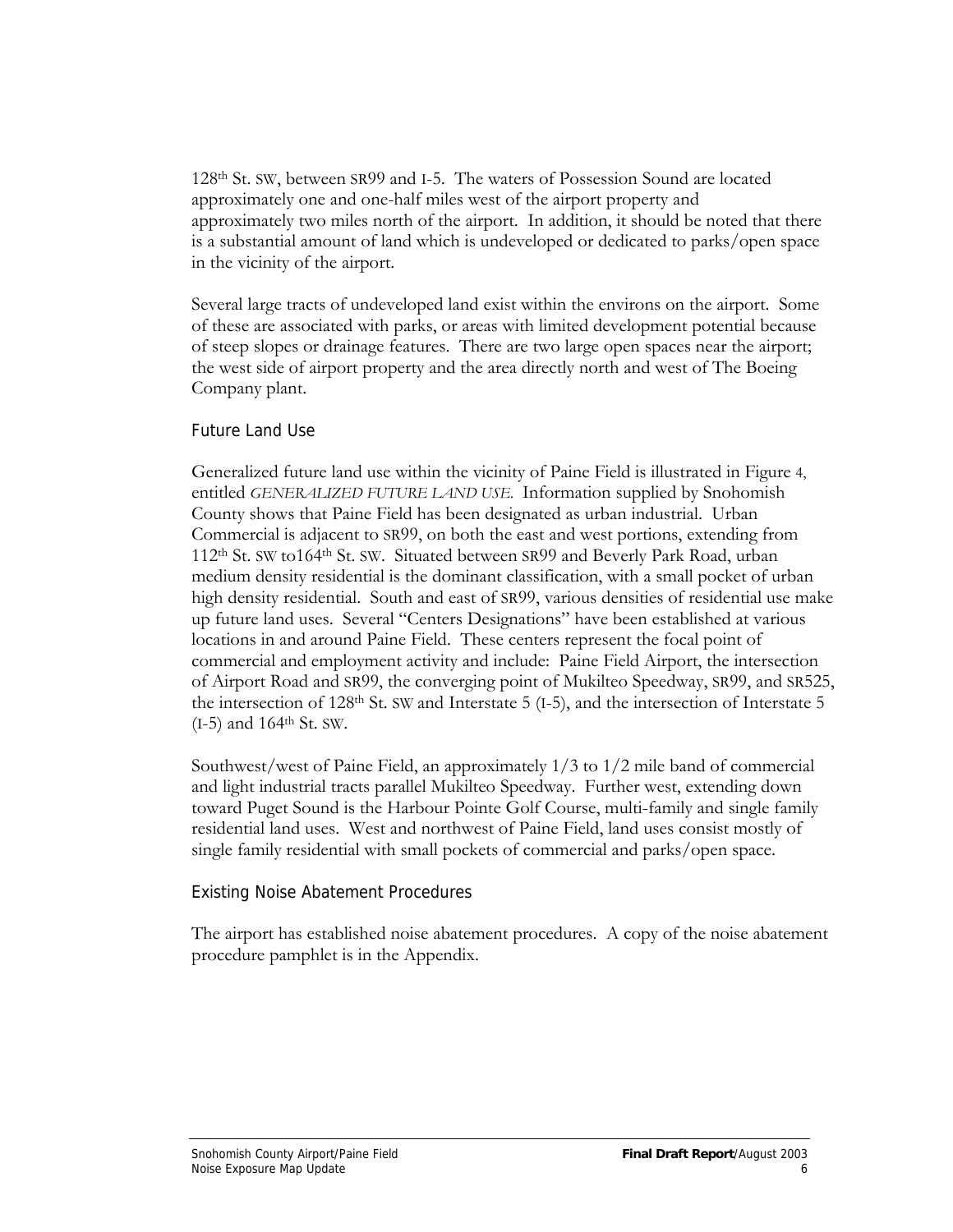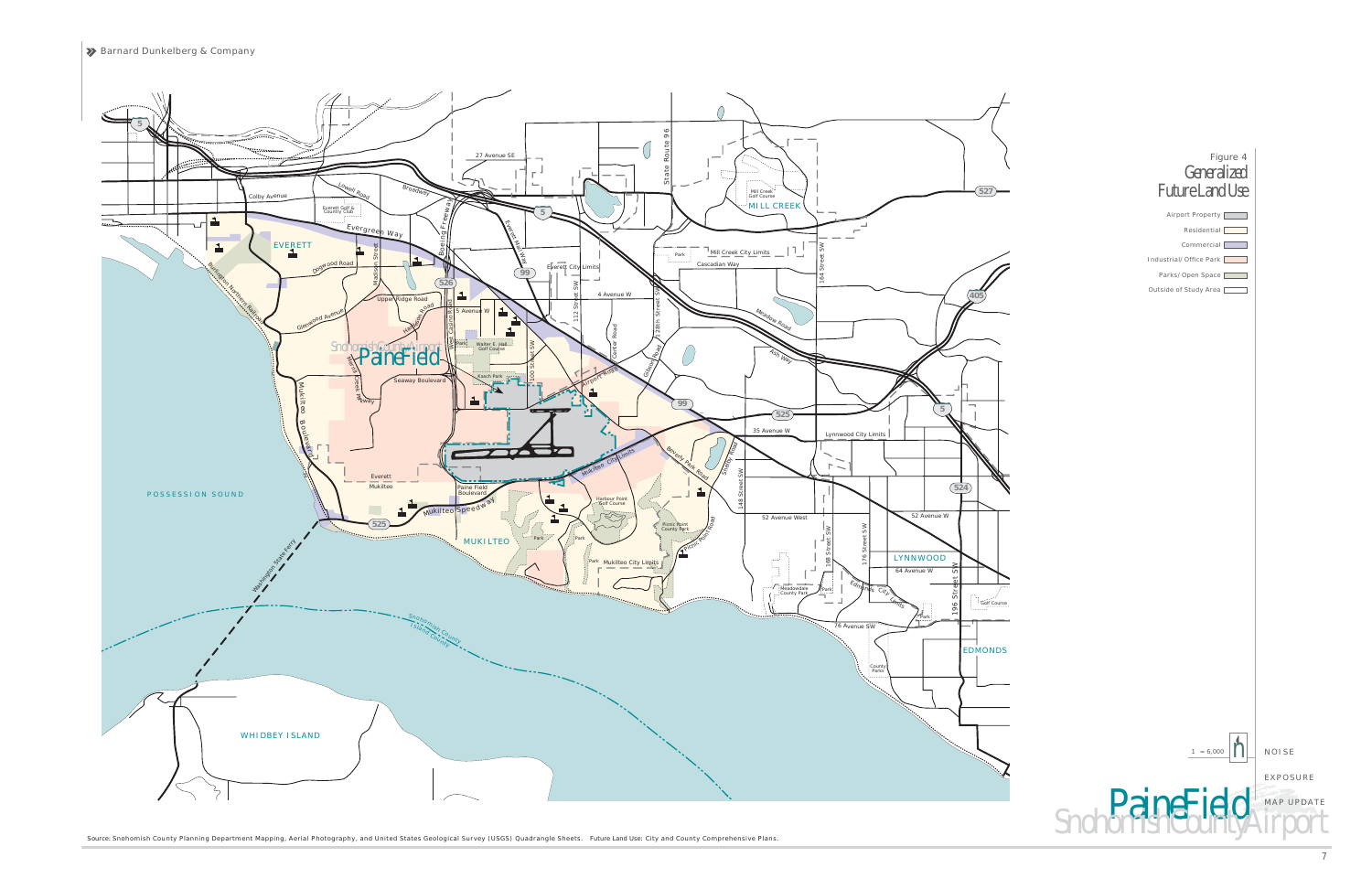## **Aircraft Operations Forecasts Summary**

As stated previously, the aircraft operations forecasts were developed as part of the recently completed Airport Master Plan Update. These forecasts are summarized below. Paine Field will continue to be the primary general aviation and industrial aviation airport serving Snohomish County and the northern portion of the Seattle Metropolitan area. In addition, the forecasts indicate that, to some degree, there is unconstrained demand for commercial passenger service at an airport in the vicinity of Paine Field.

The following table, entitled *SUMMARY OF OPERATIONS DEMAND FORECAST BY AIRCRAFT TYPE,* summarizes the activity for current (calendar year 2002) and expected future (calendar year 2008) aircraft operational activity. Although the forecasts are based on "unconstrained demand", without regard to site-specific physical or environmental constraints, it is realized that conditions on the airport and in the area surrounding the airport will influence the type and quantity of aviation activity which can be reasonably accommodated. The forecasts are consistent with the 1978-79 Mediated Role Determination defined for Paine Field.

It should be noted that 2002 data provided in the following table includes an estimate of aircraft operations that occur during hours when the ATCT is closed (9:00 pm to 7:00 am), which were not included in the 2002 Master Plan Update documentation. This estimate of operations during the time of ATCT closure was critical for the Noise Exposure Map Update because nighttime aircraft operations (those occurring between 10:00 pm and 7:00 am) receive a penalty in the computerized noise model that is used to generate noise contours (see additional explanation in the *Aircraft Operations Data and Flight Tracks* section below). Because the Noise Exposure Maps are the "official" maps used for land use planning in the vicinity of the airport, an estimate of nighttime operations is necessary to most accurately depict noise contours. The 2008 forecast numbers provided in the table below also includes consideration of aircraft operations that occur during nighttime hours.

It is also important to point out that although the future (2008) forecast of aircraft operations used for this INM update is extrapolated from of the adopted forecast numbers provided in the 2002 Master Plan Update; the 2008 number incorporates some recalibration related to recent historic events and trends (the events of September 11, 2001 and subsequent economic downturn effects on general aviation) and the inclusion of nighttime aircraft activity estimates.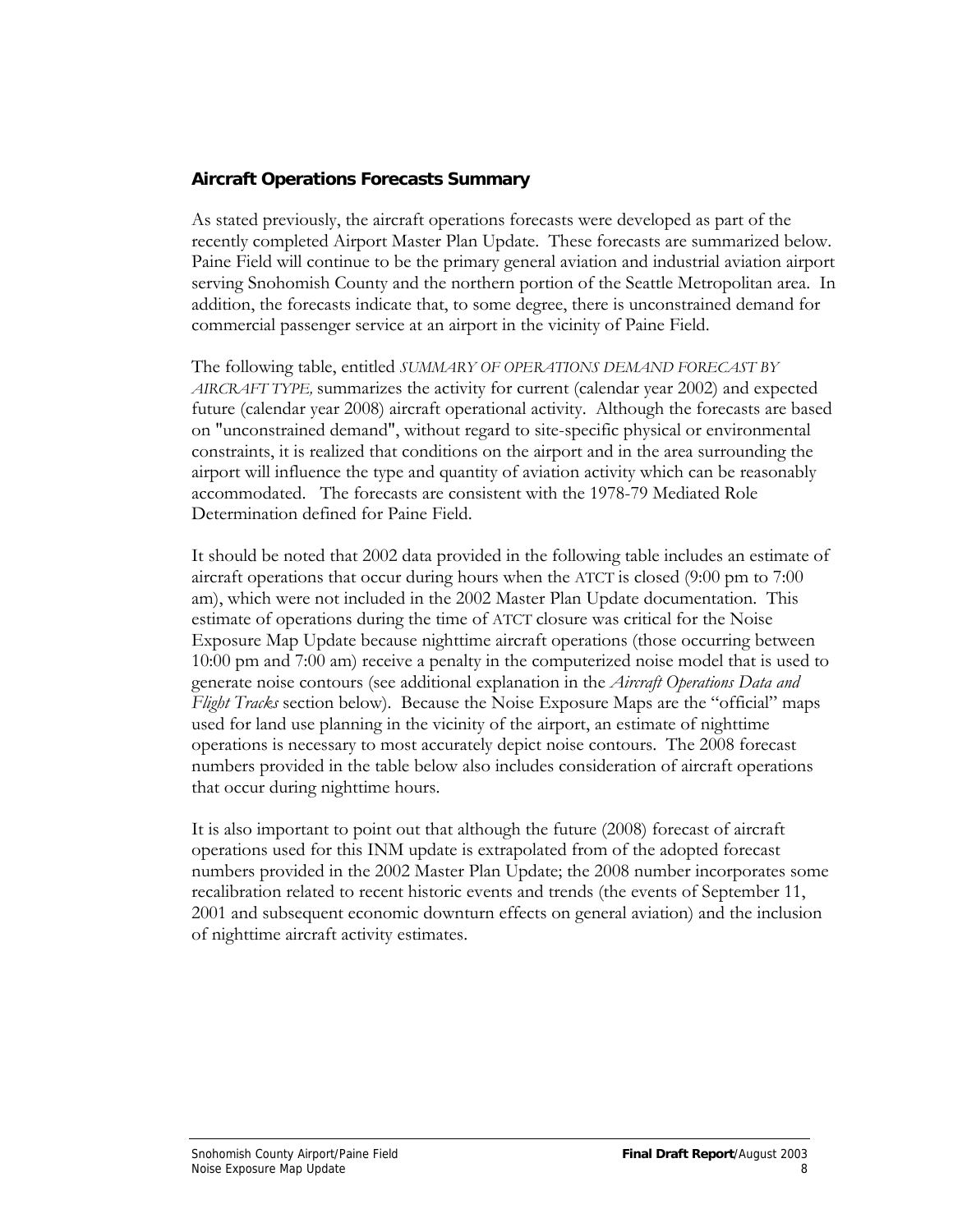#### Table 1 **SUMMARY OF OPERATIONS DEMAND FORECAST BY AIRCRAFT TYPE**

*Paine Field Noise Exposure Map Update* 

| <b>Operations By Type</b> <sup>1</sup> | 2002<br>Day | 2002<br>Night | 2008<br>Day | 2008<br>Night |
|----------------------------------------|-------------|---------------|-------------|---------------|
| Industrial Aviation Air Carrier        |             |               |             |               |
| Jet                                    | 3,545       | 71            | 6,060       | 121           |
| Military                               | 1,295       | 44            | 2,020       | 70            |
| General Aviation                       | 197,894     | 7,283         | 274,438     | 10,077        |
| Single Engine Piston                   | 168,210     | 6,393         | 230,523     | 8,760         |
| Multi-Engine Piston                    | 15,832      | 475           | 21,685      | 650           |
| Turboprop                              | 5,937       | 178           | 9,605       | 288           |
| <b>Business</b> Jet                    | 5,937       | 178           | 9,605       | 288           |
| Helicopter                             | 1,978       | 59            | 3,020       | 91            |
| Passenger Air Carrier/Commuter         |             |               | 10,619      | 212           |
| $ $ et                                 |             |               | 3,716       | 74            |
| Turboprop                              |             |               | 6,903       | 138           |
| TOTAL ANNUAL OPERATIONS                | 202,734     | 7,398         | 293,137     | 10,480        |

Source: Barnard Dunkelberg & Co.<br><sup>1</sup> Existing – ATCT Counts During Hours of Operation (7:00 am to 9:00 pm) Plus Airport Staff Estimate for Hours When ATCT is closed.

## **Noise Contour Development**

#### Noise Monitoring

No noise monitoring was done specifically for this NEM Update; however, the airport's noise monitoring system was used to help evaluate the noise contours.

#### Noise Contours Development Explanation

The DNL noise contours were generated using the Integrated Noise Model (INM) Version 6.0c, which is the most current computer program developed by the Federal Aviation Administration specifically for modeling the noise environment at airports. The INM program requires the input of the physical and operational characteristics of the airport. Physical characteristics include runway end coordinates, displaced thresholds, airport altitude, topography, and temperature. Operational characteristics include aircraft mix and flight tracks. Optional data that can be incorporated in the model includes approach and departure profiles, approach and departure procedures, and aircraft noise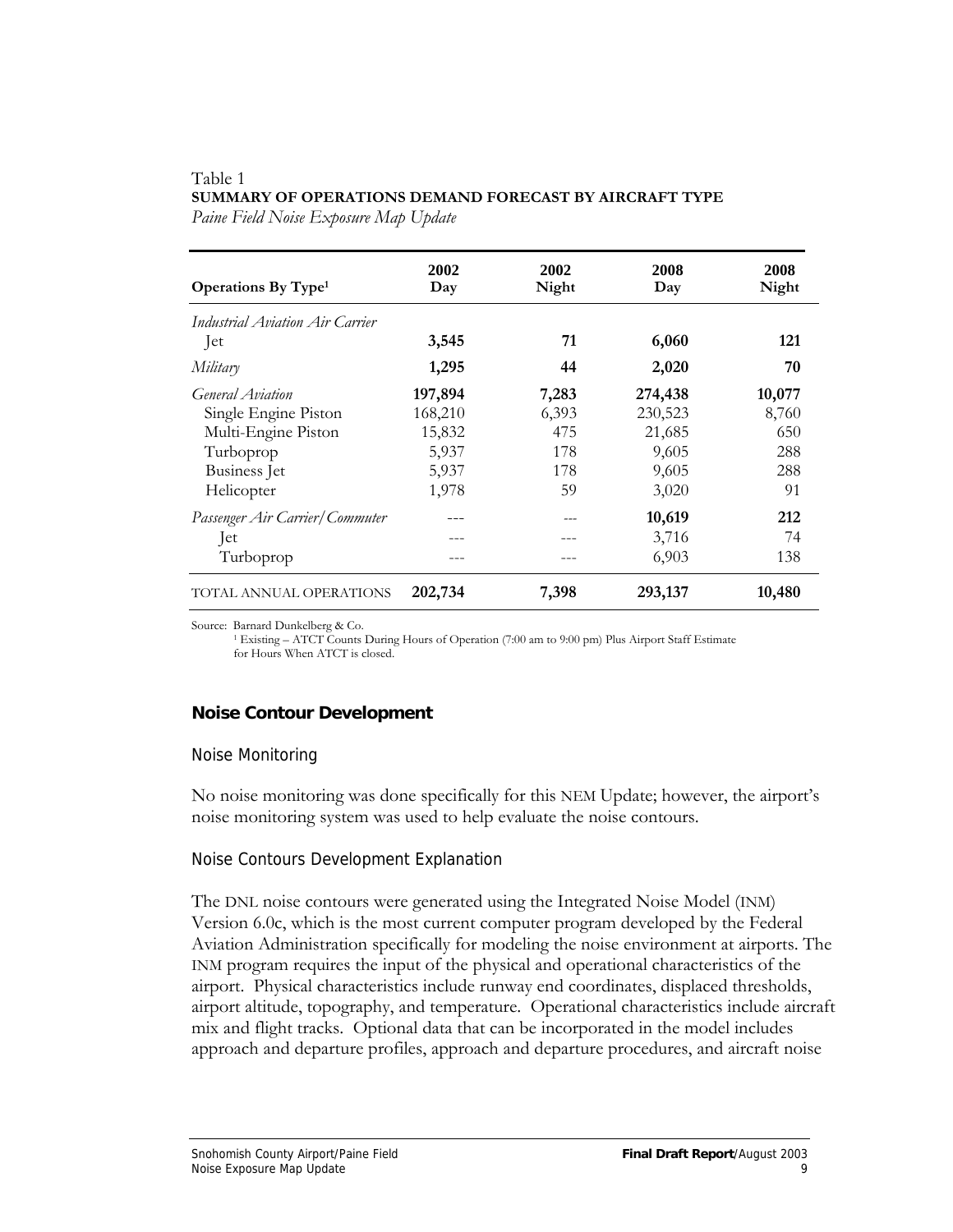curves. Data from Paine Field's Aircraft Flight Tracking and Environmental Monitoring System (AFTEMS) was used to calculate the INM flight tracks and noise levels.

## Aircraft Operations Data and Flight Tracks

The percent of aircraft operations that occur during the nighttime is also presented in the previously presented table entitled, *SUMMARY OF OPERATIONS DEMAND FORECAST BY AIRCRAFT TYPE*. In the DNL metric, aircraft operations that occur after 10 pm and before 7 am are considered more intrusive and receive a 10 dBA penalty. As there is not a twenty-four hour tower at Paine Filed, the nighttime operations are an estimate, and may reflect a "worst case" scenario for such operations. Aircraft flight tracks, runway utilizations and profiles were obtained by observations during on-site visits; review of Air Route traffic radar plats, discussion with the Air Traffic Control personnel, discussion with airport management, data provided in the 1995 FAR Part 150 Study, and data from the airport's Aircraft Flight Tracking and Environmental Monitoring System (AFTEMS). The flight tracks are shown in the following figure, entitled *FLIGHT TRACKS WITH EXISTING LAND USE*, which is a computer plot of the actual flight tracks used in the INM. It must be remembered that these are generalized average flight tracks and are not intended to illustrate the exact location that aircraft fly on each track. Flight tracks are the same for both the existing and future conditions.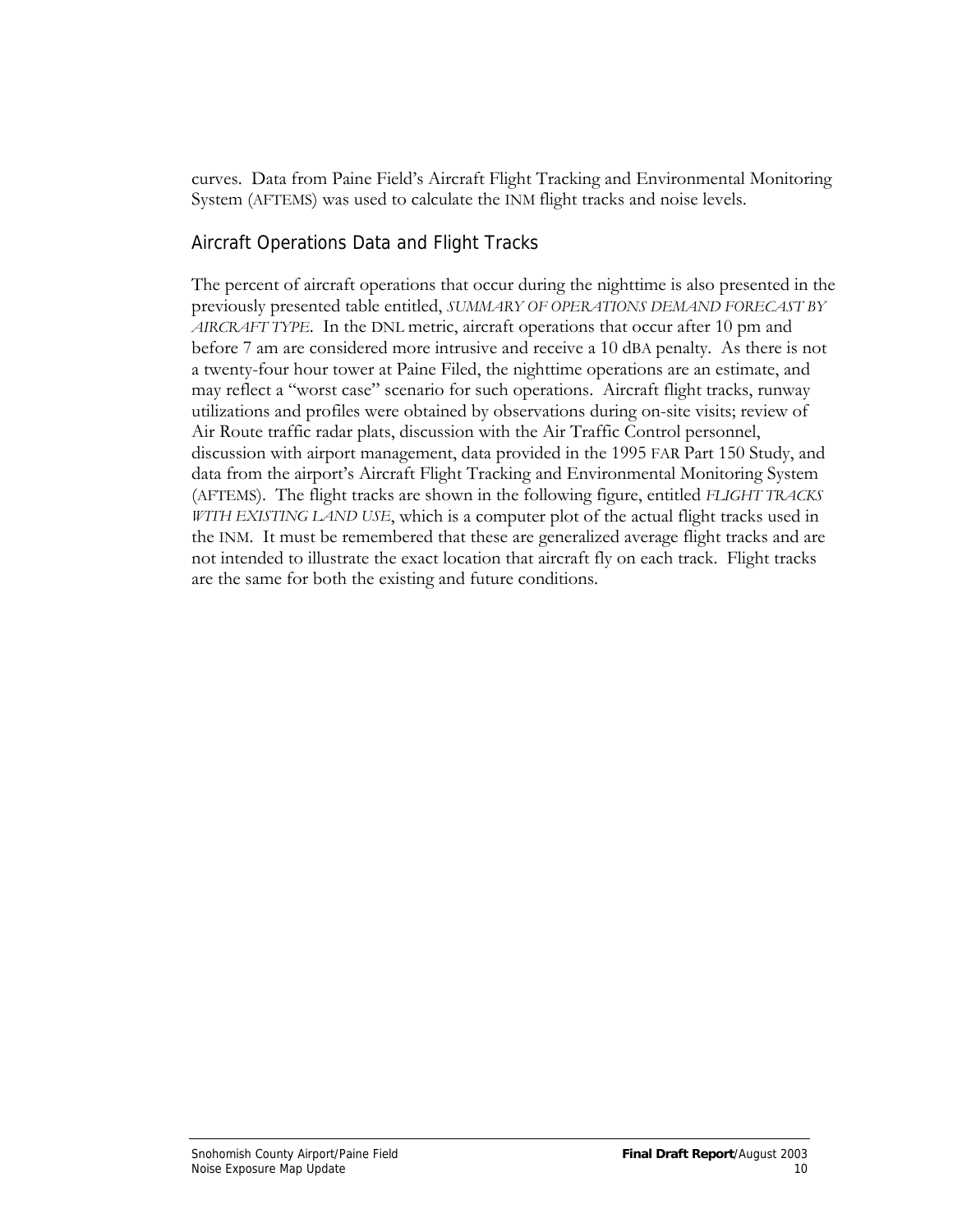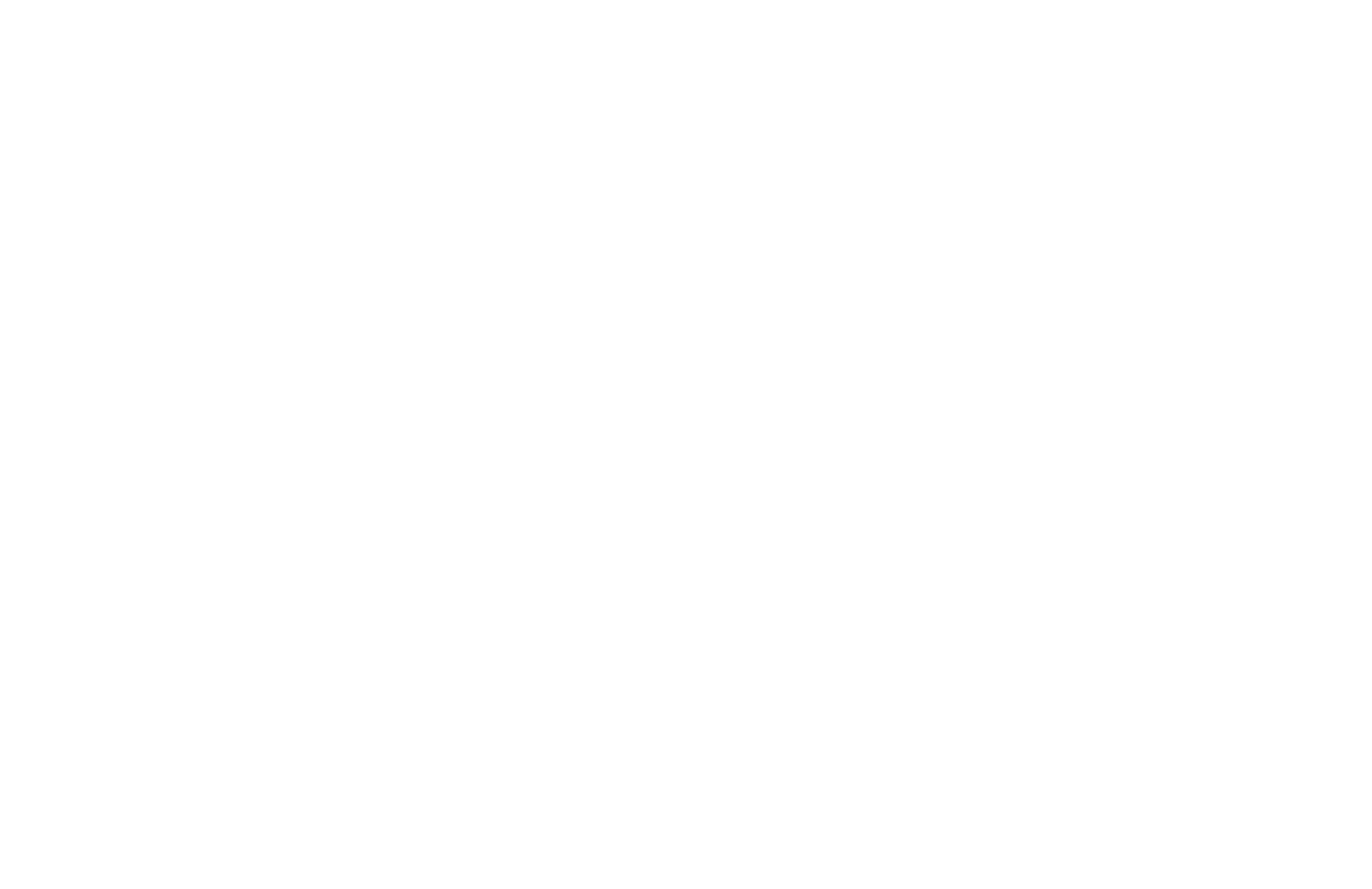An additional important factor in developing the noise contours is the percent of time each runway is utilized. The runway that is utilized by an aircraft is dictated by the speed and direction of the wind. From a safety and stability standpoint, it is desirable, and at times necessary, to arrive and depart an aircraft toward the direction of the wind. When the wind direction changes, the aircraft operational activity will shift to the runway that favors the new wind direction. The runway utilization and percent of use of each flight track is presented in the following tables entitled *EXISTING AND FUTURE FLIGHT TRACK UTILIZATION – DEPARTURES, EXISTING AND FUTURE FLIGHT TRACK UTILIZATION PERCENTAGE – ARRIVALS and EXISTING AND FUTURE FLIGHT TRACK UTILIZATION PERCENTAGE – TOUCH AND GO*. In addition, the utilization of the runways broken down by day and night is provided in Table 5, entitled *EXISTING AND FUTURE RUNWAY UTILIZATION PERCENTAGE*. The contours also reflect the engine run-ups (trims) that the Boeing Company and Goodrich, Inc. perform.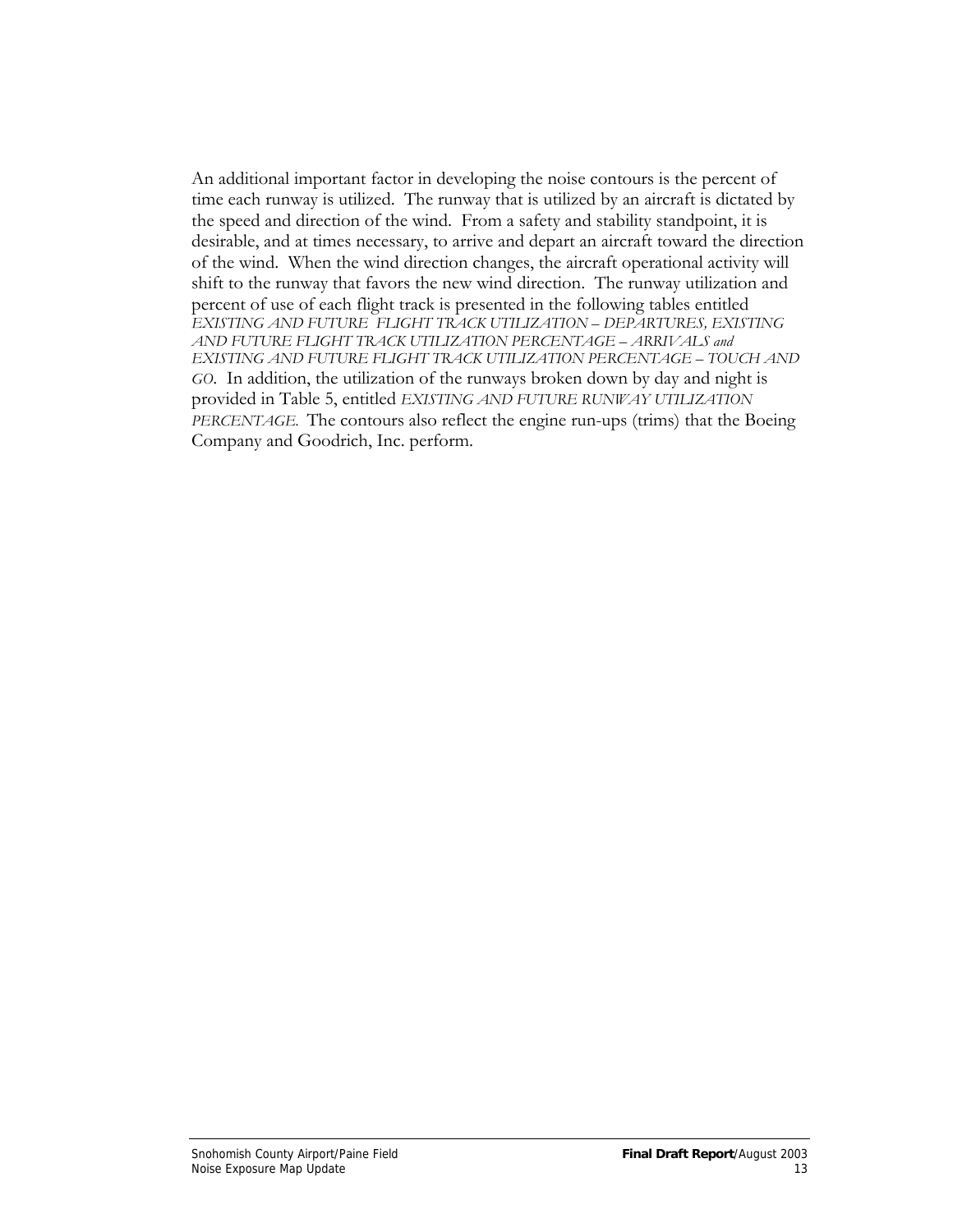## Table 2 **EXISTING AND FUTURE FLIGHT TRACK UTILIZATION – DEPARTURES**

*Paine Field Noise Exposure Map Update* 

|               |                       |                            |    |      |             |             |             |             |      |      |           | <b>Flight Tracks Use By Percentage</b> |             |                |                |                |                |                |     |                |                  |             |
|---------------|-----------------------|----------------------------|----|------|-------------|-------------|-------------|-------------|------|------|-----------|----------------------------------------|-------------|----------------|----------------|----------------|----------------|----------------|-----|----------------|------------------|-------------|
| Aircraft      | Existing<br>(ops/day) | Future<br>$(ops/day)$ 16RA |    | 16RB | <b>16RC</b> | <b>16RD</b> | <b>16RE</b> | <b>34LA</b> | 34LB | 34LC | 34LD 34LE |                                        | <b>16LA</b> | 16LB           | 16LC           | 34RA           | 34RB           | 34RC           | 11A | 29A            | <b>HPNA HPSA</b> | <b>HPEA</b> |
| <b>GASEPF</b> |                       | 89.0793 122.1914           | 12 | 6    |             | 6           |             | 10          | 5    |      | 5         |                                        | 14          | 13             | 2              | 5              | 2              | 17             | -1  | $\overline{2}$ |                  |             |
| <b>GASEPV</b> | 22.1208               | 30.3154                    | 22 | 11   |             | 11          |             | 18          | 9    |      | 9         |                                        | 6           | $\mathfrak{Z}$ | $\mathbf{2}$   | $\sqrt{2}$     | $\mathfrak{Z}$ | 4              |     |                |                  |             |
| BEC58P        | 15.1811               | 20.7935                    | 22 | 11   |             | 11          |             | 18          | 9    |      | 9         |                                        | 6           | 3              | $\overline{c}$ | $\overline{2}$ | $\mathfrak{Z}$ | $\overline{4}$ |     |                |                  |             |
| <b>CNA441</b> | 6.5770                | 10.6368                    | 39 |      | 8           |             | 8           | 31          |      |      |           |                                        |             |                |                |                |                |                |     |                |                  |             |
| CL600         | 0.6556                | 1.0604                     | 39 |      | $\,8\,$     |             | 8           | 31          |      | 7    |           | 7                                      |             |                |                |                |                |                |     |                |                  |             |
| G II          | 0.5911                | 0.2456                     | 39 |      | 8           |             | 8           | 31          |      | 7    |           | 7                                      |             |                |                |                |                |                |     |                |                  |             |
| <b>CNA500</b> | 1.3287                | 1.4385                     | 39 |      | 8           |             | 8           | 31          |      |      |           |                                        |             |                |                |                |                |                |     |                |                  |             |
| G IV          | 0.8839                | 2.1403                     | 39 |      | 8           |             | 8           | 31          |      |      |           |                                        |             |                |                |                |                |                |     |                |                  |             |
| <b>CNA750</b> | 3.8340                | 6.9119                     | 39 |      | 8           |             | 8           | 31          |      | 7    |           | 7                                      |             |                |                |                |                |                |     |                |                  |             |
| <b>B206L</b>  | 2.8523                | 4.3582                     | 39 |      | 8           |             | 8           | 31          |      | 7    |           |                                        |             |                |                |                |                |                |     |                | 40<br>40         | 20          |
| <b>DHC830</b> |                       | 9.4566                     | 39 |      | 8           |             | 8           | 31          |      |      |           |                                        |             |                |                |                |                |                |     |                |                  |             |
| <b>CL601</b>  |                       | 5.0901                     | 39 |      | 8           |             | 8           | 31          |      |      |           |                                        |             |                |                |                |                |                |     |                |                  |             |
| 737-300       | 0.1701                | 0.3556                     | 39 |      | 8           |             | 8           | 31          |      | 7    |           | 7                                      |             |                |                |                |                |                |     |                |                  |             |
| 737-400       | 0.1168                | 0.2441                     | 39 |      | 8           |             | 8           | 31          |      | 7    |           |                                        |             |                |                |                |                |                |     |                |                  |             |
| 737-500       | 0.0330                | 0.0690                     | 39 |      | 8           |             | 8           | 31          |      |      |           |                                        |             |                |                |                |                |                |     |                |                  |             |
| 737-700       | 0.2437                | 0.5095                     | 39 |      | 8           |             | 8           | 31          |      | 7    |           | 7                                      |             |                |                |                |                |                |     |                |                  |             |
| 747-200       | 0.0178                | 0.0371                     | 39 |      | 8           |             | 8           | 31          |      |      |           |                                        |             |                |                |                |                |                |     |                |                  |             |
| 747-400       | 0.3945                | 0.8247                     | 39 |      | 8           |             | 8           | 31          |      |      |           |                                        |             |                |                |                |                |                |     |                |                  |             |
| 767-300       | 0.3448                | 0.7207                     | 39 |      | 8           |             | 8           | 31          |      |      |           |                                        |             |                |                |                |                |                |     |                |                  |             |
| 767-400       | 0.4123                | 0.8618                     | 39 |      | 8           |             | 8           | 31          |      |      |           |                                        |             |                |                |                |                |                |     |                |                  |             |
| 777-200       | 0.7215                | 1.5082                     | 39 |      | 8           |             | 8           | 31          |      |      |           |                                        |             |                |                |                |                |                |     |                |                  |             |
| 777-300       | 0.1066                | 0.2229                     | 39 |      | 8           |             | 8           | 31          |      |      |           |                                        |             |                |                |                |                |                |     |                |                  |             |
| 757PW         | 0.4544                | 0.9499                     | 39 |      | 8           |             | 8           | 31          |      | 7    |           |                                        |             |                |                |                |                |                |     |                |                  |             |
| 757RR         | 0.2412                | 0.5041                     | 39 |      | 8           |             | $\,8\,$     | 31          |      | 7    |           |                                        |             |                |                |                |                |                |     |                |                  |             |
| 767JT9        | 0.1315                | 0.2749                     | 39 |      | 8           |             | 8           | 31          |      | 7    |           |                                        |             |                |                |                |                |                |     |                |                  |             |
| $MD-81$       | 0.0869                | 0.1491                     | 39 |      | 8           |             | 8           | 31          |      | 7    |           |                                        |             |                |                |                |                |                |     |                |                  |             |
| $C-130$       | 0.0174                | 0.0271                     | 39 |      | 8           |             | 8           | 31          |      | 7    |           | 7                                      |             |                |                |                |                |                |     |                |                  |             |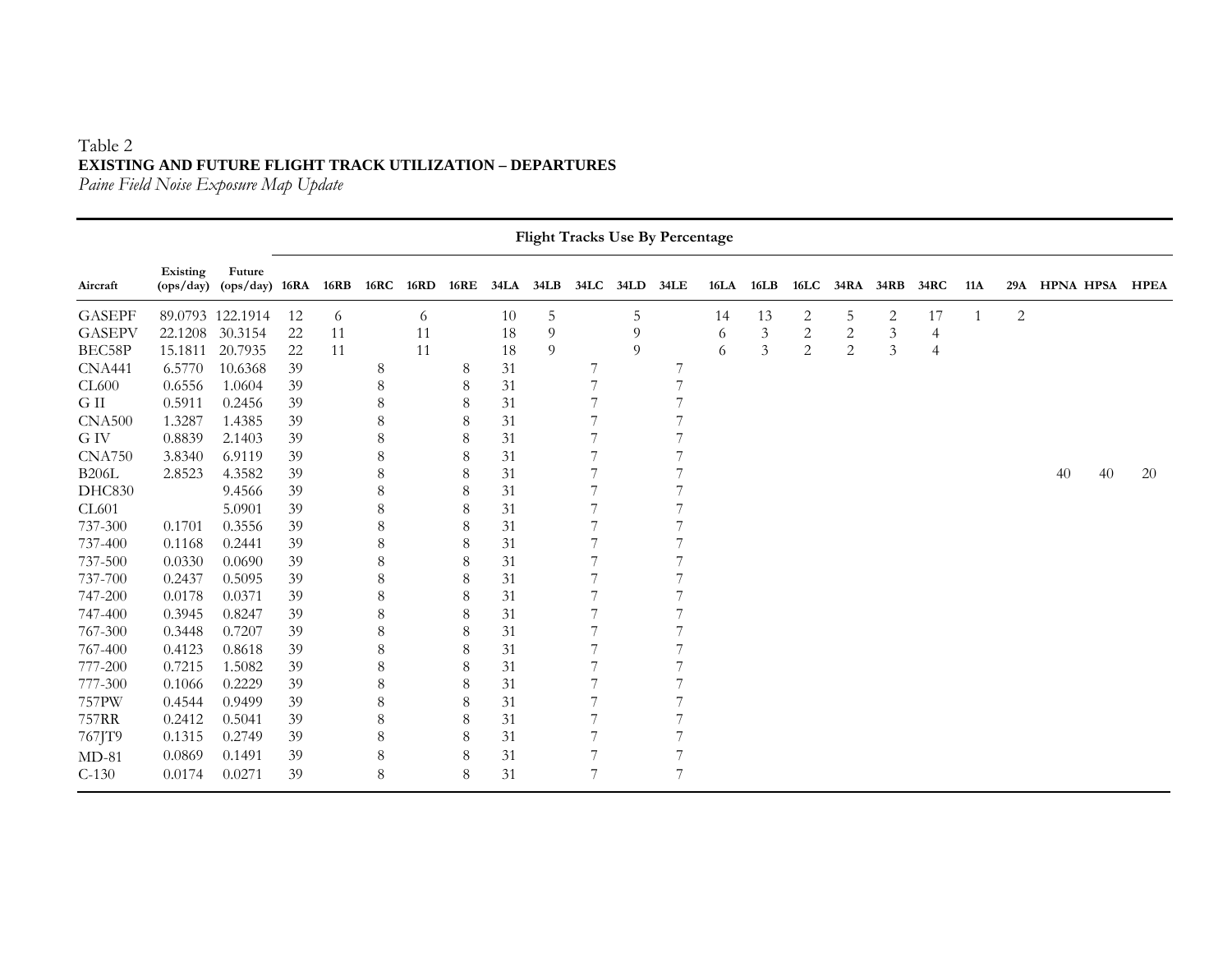## Table 2 (Con't) **EXISTING AND FUTURE FLIGHT TRACK UTILIZATION PERCENTAGES - DEPARTURES**

*Paine Field Noise Exposure Map Update* 

| <b>Flight Tracks Use By Percentage</b> |          |                                        |    |      |      |             |   |    |  |  |                               |  |      |      |                |          |     |                  |             |
|----------------------------------------|----------|----------------------------------------|----|------|------|-------------|---|----|--|--|-------------------------------|--|------|------|----------------|----------|-----|------------------|-------------|
| Aircraft                               | Existing | Future<br>$(ops/day)$ $(ops/day)$ 16RA |    | 16RB | 16RC | <b>16RD</b> |   |    |  |  | 16RE 34LA 34LB 34LC 34LD 34LE |  | 16LA | 16LB | 16LC 34RA 34RB | 34RC 11A | 29A | <b>HPNA HPSA</b> | <b>HPEA</b> |
| 727EM1                                 | 0.1157   |                                        | 39 |      | 8    |             | 8 | 31 |  |  |                               |  |      |      |                |          |     |                  |             |
| 727EM2                                 | 0.3329   |                                        | 39 |      | 8    |             | 8 | 31 |  |  |                               |  |      |      |                |          |     |                  |             |
| 727QF                                  | 0.0718   |                                        | 39 |      | 8    |             | 8 | 31 |  |  |                               |  |      |      |                |          |     |                  |             |
| DC9Q7                                  | 0.0071   |                                        | 39 |      | 8    |             | 8 | 31 |  |  |                               |  |      |      |                |          |     |                  |             |
| DC9Q9                                  | 0.0569   |                                        | 39 |      |      |             | 8 | 31 |  |  |                               |  |      |      |                |          |     |                  |             |
| $DC-10/40$                             | 0.0107   |                                        | 39 |      | 8    |             | 8 | 31 |  |  |                               |  |      |      |                |          |     |                  |             |
| 737N17                                 | 0.1848   |                                        | 39 |      | 8    |             | 8 | 31 |  |  |                               |  |      |      |                |          |     |                  |             |
| 737QN                                  | 0.0498   |                                        | 39 |      | 8    |             | 8 | 31 |  |  |                               |  |      |      |                |          |     |                  |             |
| <b>TOTAL</b>                           |          | 147.426 221.8974                       |    |      |      |             |   |    |  |  |                               |  |      |      |                |          |     |                  |             |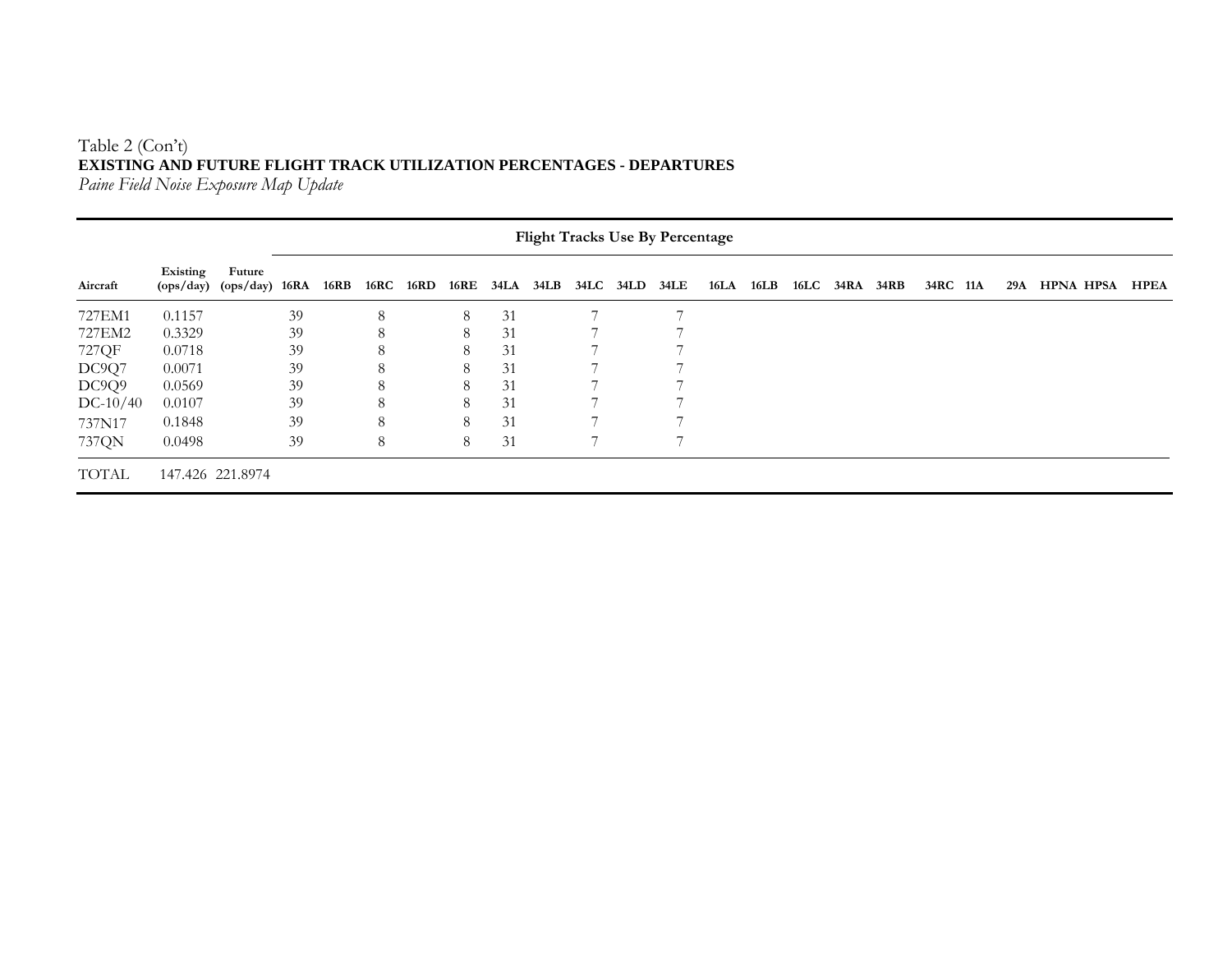|               |          |                                   | <b>Flight Tracks Use By Percentage</b> |      |        |        |              |                |    |    |                |
|---------------|----------|-----------------------------------|----------------------------------------|------|--------|--------|--------------|----------------|----|----|----------------|
| Aircraft      | Existing | Future<br>$(ops/day)$ $(ops/day)$ | 16LZ                                   | 34LZ | 16LZ   | 34RZ   | 11Z          | $29\mathrm{Z}$ |    |    | HPNZ HPSZ HPWZ |
| <b>GASEPF</b> | 89.0793  | 122.1914                          | 26                                     | 21   | $27\,$ | 23     | $\mathbf{1}$ | $\sqrt{2}$     |    |    |                |
| <b>GASEPV</b> | 22.1208  | 30.3154                           | 41                                     | 34   | 13     | $10\,$ | $\mathbf{1}$ | $\mathbf{1}$   |    |    |                |
| BEC58P        | 15.1811  | 20.7935                           | 41                                     | 34   | 13     | 10     | $\mathbf{1}$ | $\mathbf{1}$   |    |    |                |
| <b>CNA441</b> | 6.5770   | 10.6368                           | 55                                     | 45   |        |        |              |                |    |    |                |
| CL600         | 0.6556   | 1.0604                            | 55                                     | 45   |        |        |              |                |    |    |                |
| ${\rm G\ II}$ | 0.5911   | 0.2456                            | 55                                     | 45   |        |        |              |                |    |    |                |
| <b>CNA500</b> | 1.3287   | 1.4385                            | 55                                     | 45   |        |        |              |                |    |    |                |
| G IV          | 0.8839   | 2.1403                            | 55                                     | 45   |        |        |              |                |    |    |                |
| <b>CNA750</b> | 3.8340   | 6.9119                            | 55                                     | 45   |        |        |              |                |    |    |                |
| <b>B206L</b>  | 2.8523   | 4.3582                            |                                        |      |        |        |              |                | 40 | 40 | 20             |
| DHC830        | 0.0000   | 9.4566                            | 55                                     | 45   |        |        |              |                |    |    |                |
| CL601         | 0.0000   | 5.0901                            | 55                                     | 45   |        |        |              |                |    |    |                |
| 737-300       | 0.1701   | 0.3556                            | 55                                     | 45   |        |        |              |                |    |    |                |
| 737-400       | 0.1168   | 0.2441                            | 55                                     | 45   |        |        |              |                |    |    |                |
| 737-500       | 0.0330   | 0.0690                            | 55                                     | 45   |        |        |              |                |    |    |                |
| 737-700       | 0.2437   | 0.5095                            | 55                                     | 45   |        |        |              |                |    |    |                |
| 747-200       | 0.0178   | 0.0371                            | 55                                     | 45   |        |        |              |                |    |    |                |
| 747-400       | 0.3945   | 0.8247                            | 55                                     | 45   |        |        |              |                |    |    |                |
| 767-300       | 0.3448   | 0.7207                            | 55                                     | 45   |        |        |              |                |    |    |                |
| 767-400       | 0.4123   | 0.8618                            | 55                                     | 45   |        |        |              |                |    |    |                |
| 777-200       | 0.7215   | 1.5082                            | 55                                     | 45   |        |        |              |                |    |    |                |
| 777-300       | 0.1066   | 0.2229                            | 55                                     | 45   |        |        |              |                |    |    |                |
| 757PW         | 0.4544   | 0.9499                            | 55                                     | 45   |        |        |              |                |    |    |                |
| 757RR         | 0.2412   | 0.5041                            | 55                                     | 45   |        |        |              |                |    |    |                |
| 767JT9        | 0.1315   | 0.2749                            | 55                                     | 45   |        |        |              |                |    |    |                |
| $MD-81$       | 0.0869   | 0.1491                            | 55                                     | 45   |        |        |              |                |    |    |                |
| $C-130$       | 0.0174   | 0.0271                            | 55                                     | 45   |        |        |              |                |    |    |                |
| 727EM1        | 0.1157   |                                   | 55                                     | 45   |        |        |              |                |    |    |                |
| 727EM2        | 0.3329   |                                   | 55                                     | 45   |        |        |              |                |    |    |                |
| 727QF         | 0.0718   |                                   | 55                                     | 45   |        |        |              |                |    |    |                |
| DC9Q7         | 0.0071   |                                   | 55                                     | 45   |        |        |              |                |    |    |                |
| DC9Q9         | 0.0569   |                                   | 55                                     | 45   |        |        |              |                |    |    |                |
| $DC-10/40$    | 0.0107   |                                   | 55                                     | 45   |        |        |              |                |    |    |                |
| 737N17        | 0.1848   |                                   | 55                                     | 45   |        |        |              |                |    |    |                |
| 737QN         | 0.0498   |                                   | 55                                     | 45   |        |        |              |                |    |    |                |
| <b>TOTAL</b>  | 147.426  | 221.8974                          |                                        |      |        |        |              |                |    |    |                |

#### Table 3 **EXISTING AND FUTURE FLIGHT TRACK UTILIZATION PERCENTAGE – ARRIVALS** *Paine Field Noise Exposure Map Update*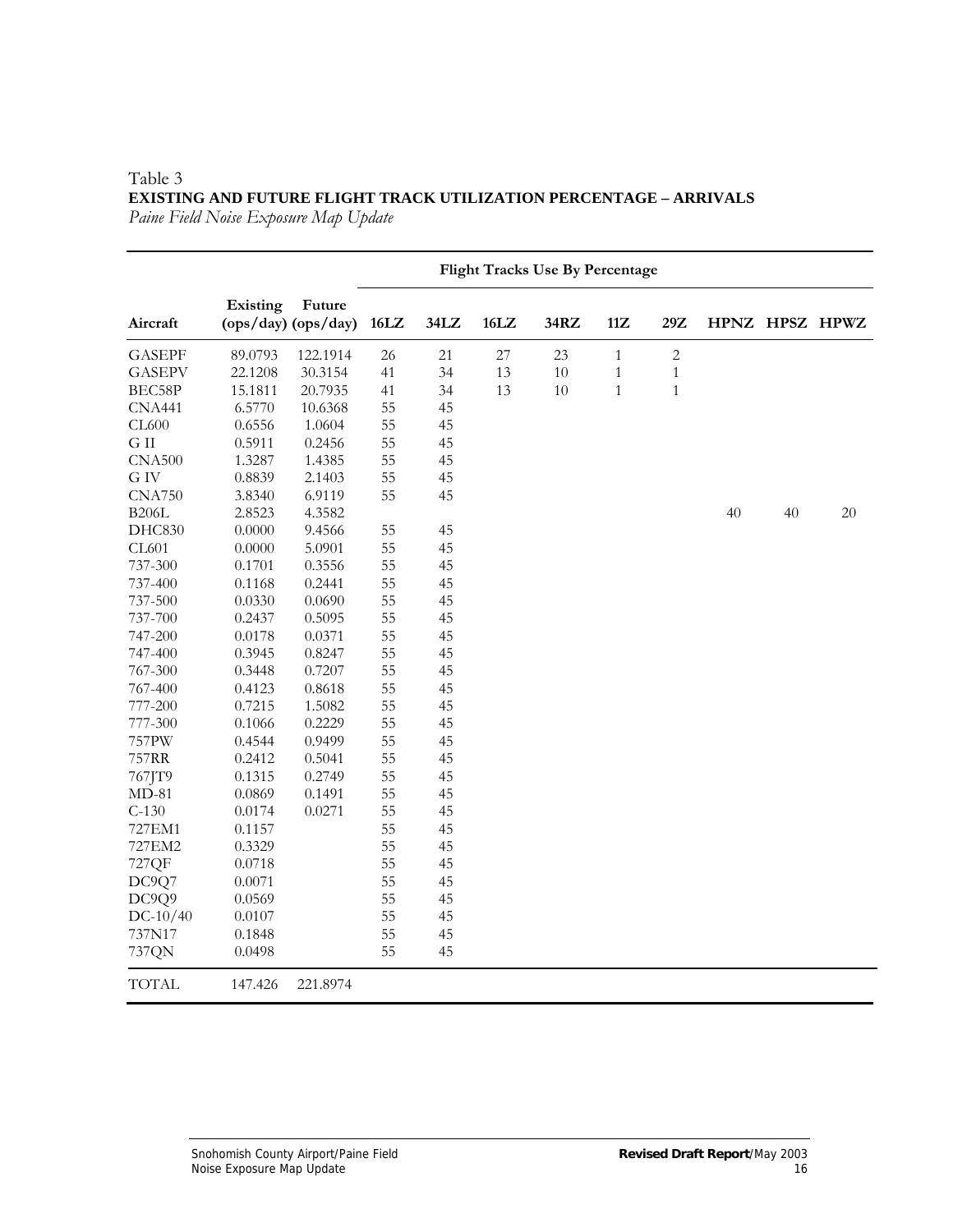#### Table 4 **EXISTING AND FUTURE FLIGHT TRACK UTILIZATION PERCENTAGE – TOUCH AND GO** *Paine Field Noise Exposure Map Update*

|               |                       |                     | <b>Flight Tracks Use By Percentage</b> |      |      |      |                          |         |                |      |      |      |
|---------------|-----------------------|---------------------|----------------------------------------|------|------|------|--------------------------|---------|----------------|------|------|------|
| Aircraft      | Existing<br>(ops/day) | Future<br>(ops/day) | 16R1                                   | 16R2 | 16R3 | 16R4 | 34L1                     | 34L2    | 34L3           | 34L4 | 16L1 | 34R1 |
| <b>GASEPF</b> | 193.0051              | 264.7480            | 10                                     | 10   | 5    |      | $\,8\,$                  | $\,8\,$ | $\overline{4}$ |      | 31   | 24   |
| <b>GASEPV</b> | 47.9285               | 65.6834             | $\overline{9}$                         | 17   | 17   |      | $\overline{\mathcal{I}}$ | 14      | 14             |      | 12   | 10   |
| BEC58P        | 13.0124               | 17.8230             | $\overline{9}$                         | 17   | 17   |      | 7                        | 14      | 14             |      | 12   | 10   |
| <b>CNA441</b> | 3.2885                | 5.3184              |                                        |      | 15   | 40   |                          |         | 10             | 35   |      |      |
| CL600         | 0.3278                | 0.5302              |                                        |      |      | 55   |                          |         |                | 45   |      |      |
| $G-II$        | 0.1314                | 0.0546              |                                        |      |      | 55   |                          |         |                | 45   |      |      |
| <b>CNA500</b> | 1.1473                | 1.8556              |                                        |      |      | 55   |                          |         |                | 45   |      |      |
| $G-IV$        | 0.1964                | 0.4756              |                                        |      |      | 55   |                          |         |                | 45   |      |      |
| 737-300       | 0.1458                | 0.3048              |                                        |      |      | 55   |                          |         |                | 45   |      |      |
| 737-400       | 0.1001                | 0.2092              |                                        |      |      | 55   |                          |         |                | 45   |      |      |
| 737-500       | 0.2372                | 0.4958              |                                        |      |      | 55   |                          |         |                | 45   |      |      |
| 747-200       | 0.0007                | 0.0015              |                                        |      |      | 55   |                          |         |                | 45   |      |      |
| 747-400       | 0.0161                | 0.0337              |                                        |      |      | 55   |                          |         |                | 45   |      |      |
| 767-300       | 0.0647                | 0.1352              |                                        |      |      | 55   |                          |         |                | 45   |      |      |
| 757PW         | 0.3895                | 0.8142              |                                        |      |      | 55   |                          |         |                | 45   |      |      |
| 757RR         | 0.2067                | 0.4321              |                                        |      |      | 55   |                          |         |                | 45   |      |      |
| 767JT9        | 0.0054                | 0.0112              |                                        |      |      | 55   |                          |         |                | 45   |      |      |
| MD81          | 0.0035                | 0.0061              |                                        |      |      | 55   |                          |         |                | 45   |      |      |
| $C-130$       | 0.0007                | 0.0011              |                                        |      |      | 55   |                          |         |                | 45   |      |      |
| $F-18$        | 0.0709                | 0.1107              |                                        |      |      | 55   |                          |         |                | 45   |      |      |
| L188          | 0.1774                | 0.2767              |                                        |      |      | 55   |                          |         |                | 45   |      |      |
| 727EM1        | 0.0257                |                     |                                        |      |      | 55   |                          |         |                | 45   |      |      |
| 727EM2        | 0.0740                |                     |                                        |      |      | 55   |                          |         |                | 45   |      |      |
| 727QF         | 0.0160                |                     |                                        |      |      | 55   |                          |         |                | 45   |      |      |
| DC9Q7         | 0.0003                |                     |                                        |      |      | 55   |                          |         |                | 45   |      |      |
| DC9Q9         | 0.0023                |                     |                                        |      |      | 55   |                          |         |                | 45   |      |      |
| DC10-40       | 0.0004                |                     |                                        |      |      | 55   |                          |         |                | 45   |      |      |
| 737N17        | 0.0075                |                     |                                        |      |      | 55   |                          |         |                | 45   |      |      |
| 737QN         | 0.0020                |                     |                                        |      |      | 55   |                          |         |                | 45   |      |      |
| <b>TOTAL</b>  | 260.5844              | 359.3212            |                                        |      |      |      |                          |         |                |      |      |      |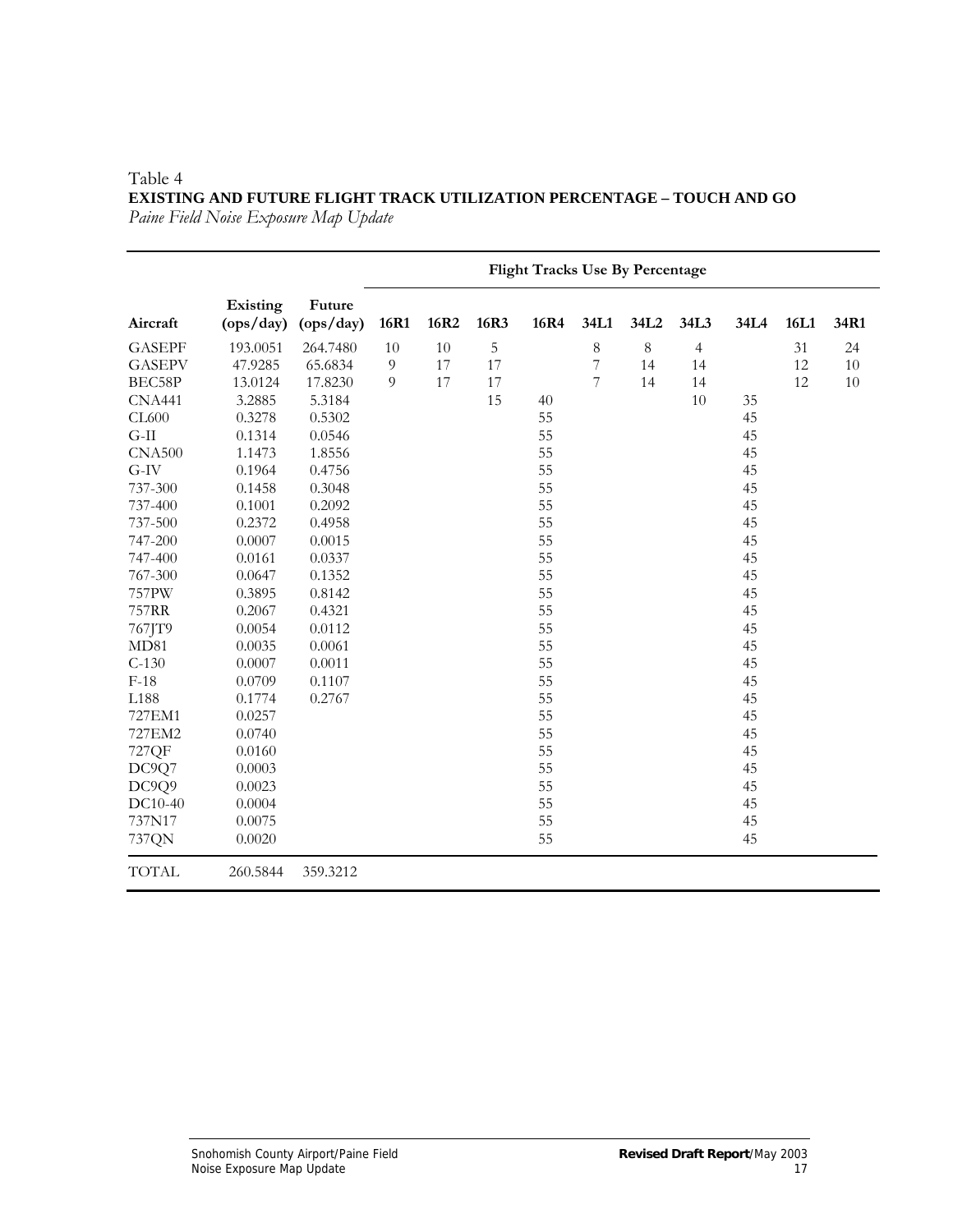#### Table 5 **EXISTING AND FUTURE RUNWAY UTILIZATION PERCENTAGE**

| Runway | <b>Arrivals</b><br>Day | Departures<br>Day | <b>Arrivals</b><br>Night | Departures<br>Night |
|--------|------------------------|-------------------|--------------------------|---------------------|
| 16R    | 33.5                   | 33.0              | 56.4                     | 53.6                |
| 34L    | 27.3                   | 27.2              | 43.6                     | 46.4                |
| 16L    | 20.0                   | 20.8              |                          |                     |
| 34R    | 16.8                   | 17.1              |                          |                     |
| 11     | 0.9                    | 0.6               |                          |                     |
| 29     | 1.5                    | 1.2               |                          |                     |
| Total  | 100                    | 100               | 100                      | 100                 |

*Paine Field Noise Exposure Map Update* 

#### Noise Exposure Maps

The existing and forecast aircraft operation numbers presented earlier, along with the data and methodology presented above, noise exposure maps for existing and future conditions have peen prepared and are graphically depicted in the following illustrations entitled *EXISTING (2002) NOISE EXPOSURE MAP WITH EXISTING LAND USE* and *FUTURE (2008) NOISE EXPOSURE MAP WITH EXISTING LAND USE*. The 55, 60, 65, 70, and 75 DNL noise contours are illustrated on each map.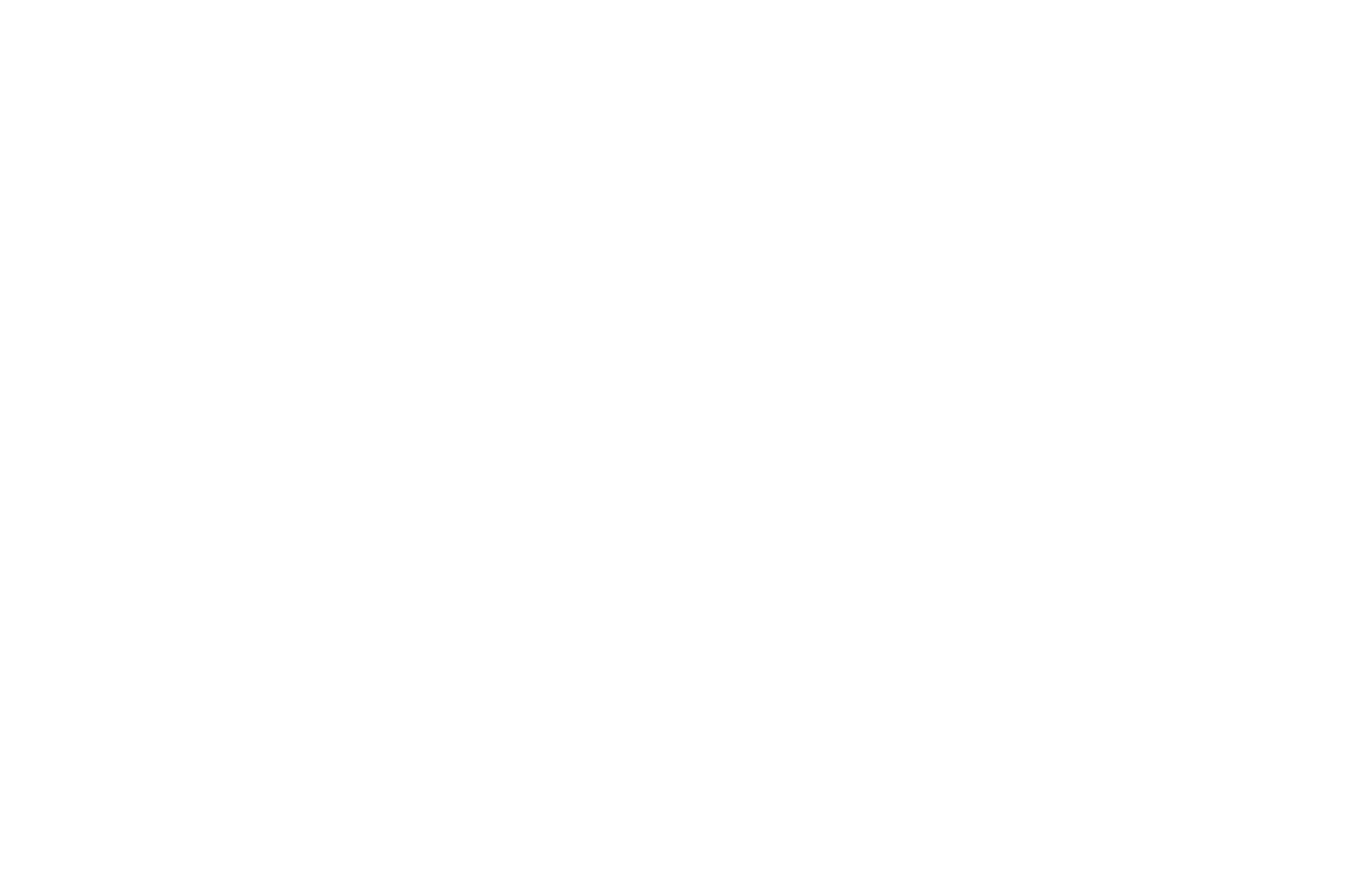#### Land Use Within Contours

**Existing Noise Exposure Map**. The existing Noise Exposure Map contours encompass various land uses. The Federal Aviation Administration considers residential and other noise sensitive land uses within the 65 or greater DNL contours as being incompatible. The 75 DNL noise contour is the smallest contour and the 55 DNL noise contour is the largest contour generated. The existing 75 DNL noise contour contains approximately 140 acres, all within airport/Boeing Company property. The 70 DNL noise contour contains approximately 342 acres, also all contained within airport/Boeing Company property. The 65 DNL encompasses roughly 591 acres, all of which is contained on airport/Boeing Company property. The 60 DNL noise contour contains approximately 1,130 acres, while the existing 55 DNL contour contains approximately 2,510 acres. The 60 DNL noise contour extends off of airport property to the south of both parallel runways and to the north of the main runway. The 55 DNL noise contour extends off of airport property in all directions. **There are no residential or other noise sensitive land uses within the 65 or greater DNL noise contours associated with the Existing Noise Exposure Map.**

For comparison purposes, perhaps it is important to note that the future 65 DNL noise contour (1999) illustrated in the 1995 *Paine Field FAR Part 150* contained 832 acres and was based on a forecast of 237,700 annual aircraft operations. The actual number of aircraft operations recorded in calendar year 2000 (used as the base year in this Master Plan Update) was 213,371. The new noise contours created with INM Version 6.0c provide a more accurate depiction of noise generated at the airport by aircraft engine run-ups at Goodrich and Boeing, and better account for the erects of topography than the earlier version of the INM used in the 1995 Part 150 Study.

**Future Noise Exposure Map**. Like the Existing (2002) Noise Exposure Map, the Future (2008) Noise Exposure Map noise contours encompass various types of land uses. Again, the 75 DNL is the smallest noise contour and the 55 DNL is the largest noise contour. The future 75 DNL noise contour encompasses some 147 acres, while the 70 DNL contains approximately 364 acres, both of which are contained entirely within airport/Boeing Company property. The future 65 DNL noise contour contains approximately 644 acres, all of which is contained on airport/Boeing Company property. The future 60 DNL noise contour contains approximately 1,322 acres and extends off of airport property to the south of both parallel runways and to the north of the main runway. The 55 DNL noise contour encompasses approximately 2,889 acres and extends off of airport property to the north, south, east, and west. **There are no residential or other noise sensitive land uses within the 65 or greater DNL noise contours associated**  with the Future Noise Exposure Map. It should be noted that reference to Table 1 from the Part 150 was used to identify land use compatibility issues for the existing and future conditions.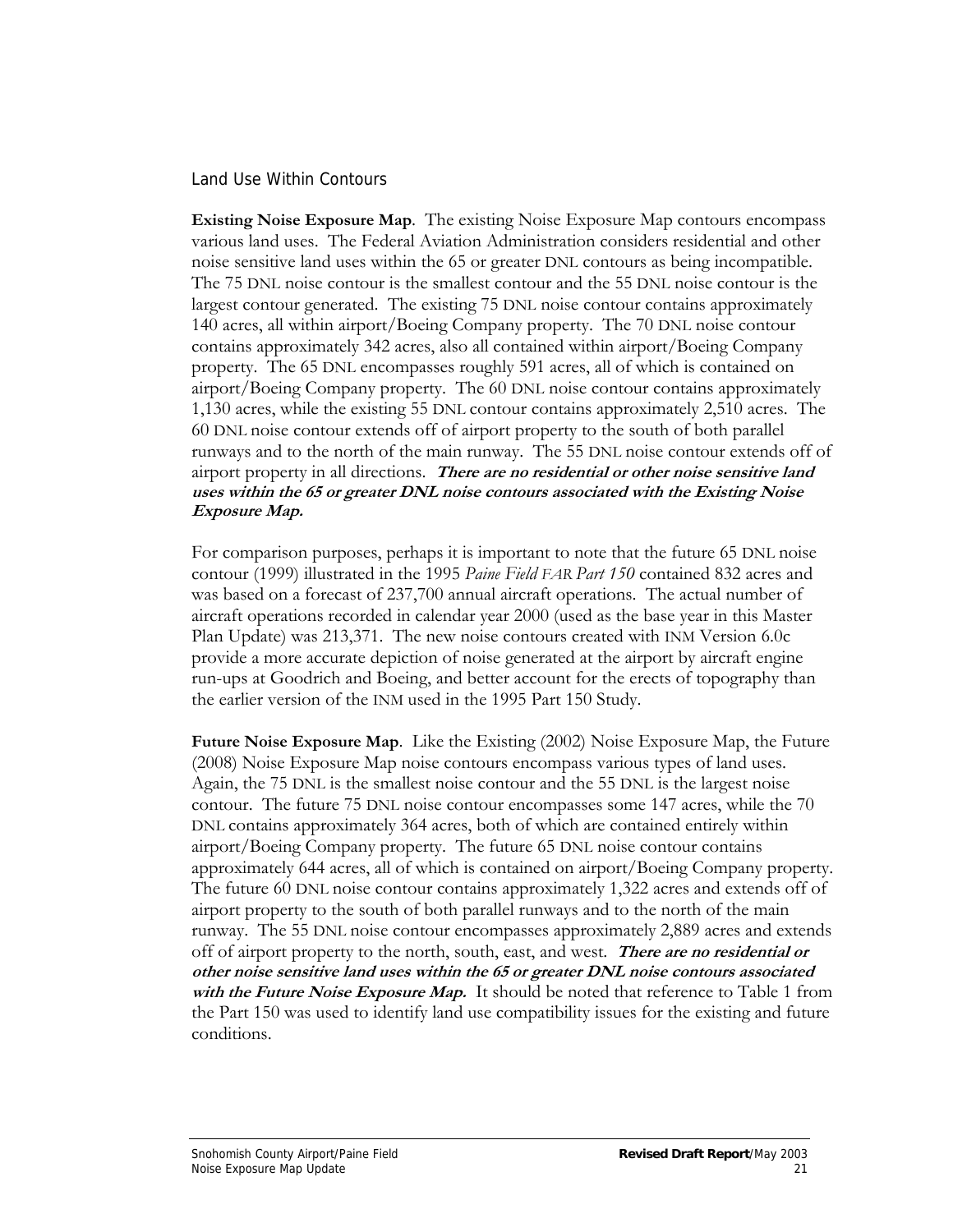## **Consultation**

### **Introduction**

The development of the Paine Field Master Plan Update involved an extensive public participation process. As stated previously, the need to update the noise exposure maps was identified as a result of the public meetings and process used in the preparation of the 2002 Master Plan Update. An inclusive tone was set by Snohomish County from the very beginning by establishing a 25-member Study Advisory Committee membership that was broadly representative of all stakeholders.

The elements of the public involvement process were:

- Comprehensive Public Involvement Program
- Five Study Advisory Committee Meetings
- **Five Open House/Public Meetings**
- Meetings with Individual Citizens
- **Project Information Brochure**
- **Airport Website Publications**
- **Numerous Working Papers**
- Project Workbooks
- Public Hearing

## **Study Advisory Committee**

A key component of the Master Plan Update's public involvement process was the establishment of a Study Advisory Committee. Composition of the Study Advisory Committee (SAC) was developed to include representatives from neighborhoods surrounding the Airport, business interests, and local government representatives.

All meetings of the SAC were advertised and open to the public.

## Project Brochure

An introductory brochure was published and made available at all public meetings that explained the purpose and process of the study, outlined the schedule and named the participants and sponsors.

Open Houses/Public Informaion Meetings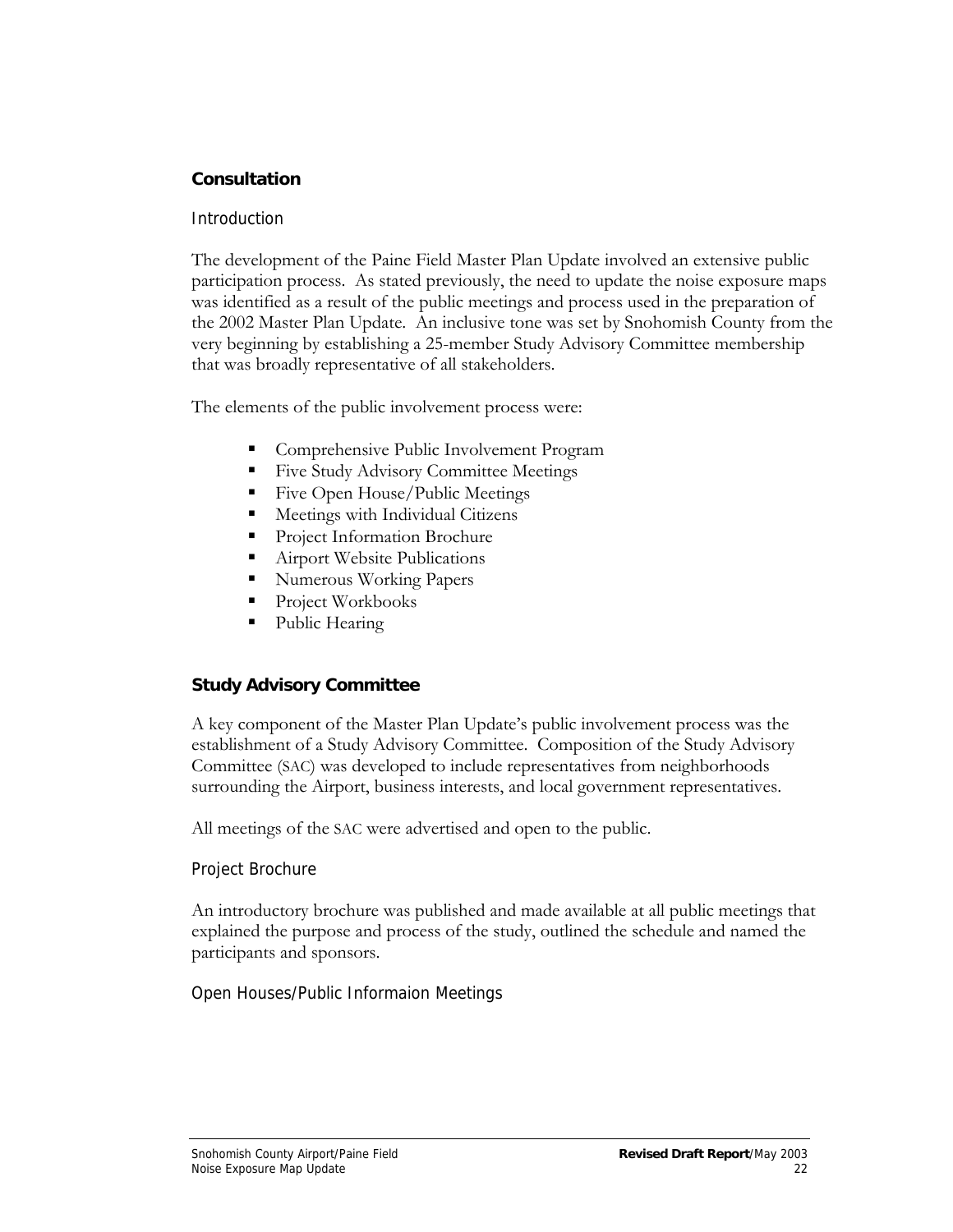Five Open House/Public Information Meetings were held during the Study where members of the public were able to interact directly with Airport and consulting staff on their noise related concerns. Display boards were available to present information being discussed among the SAC. At each Open House, members of the public were afforded the opportunity to have their questions answered and provide written comments. Public input from these Open Houses was influential in prioritizing issues during the Study.

The locations for the Open Houses were publicly advertised in local newspapers and announced on the Airport's Website.

### Project Notebooks

Notebooks were provided to each SAC members for the organization of materials that were distributed throughout the preparation process. In addition, copies of the notebook were provided to local libraries. The project materials in the library notebooks were kept up to date throughout the preparation process.

### Website

The airport's web site was used extensively during the preparation of the Master Plan Update to enable broad access to technical data, meeting summaries, schedules, meeting agendas and other pertinent information.

## Working Documents/Draft Report

A working document was prepared and presented to airport staff and the public before the Draft Report recommendations were formulated. In addition, the Draft Report's recommendations were presented to and adopted by the Snohomish County Council in public hearing on December 4, 2002. At this initial public hearing a review of the process was presented and one Study Advisory Committee member eloquently requested that the County provide noise information to surrounding school districts so that adequate consideration on noise attenuating design features can be incorporated into the districts' capital improvement programs for affected school facilities. Following this adoption, at the suggestion of the FAA, the base year 2002 aircraft operational data and INM inputs were refined, which resulted in new 2002 and 2008 NEM contours and this Revised Draft Report. The Revised Draft Report has been circulated for public review to the Master Plan Update Study Advisory Committee members and the public through local public libraries and the Airport's webpage.

## Public Hearing

As stated above the Revised Draft Report was circulated to the public through the Study Advisory Committee, as well as the public libraries, the airport's webpage, and in the